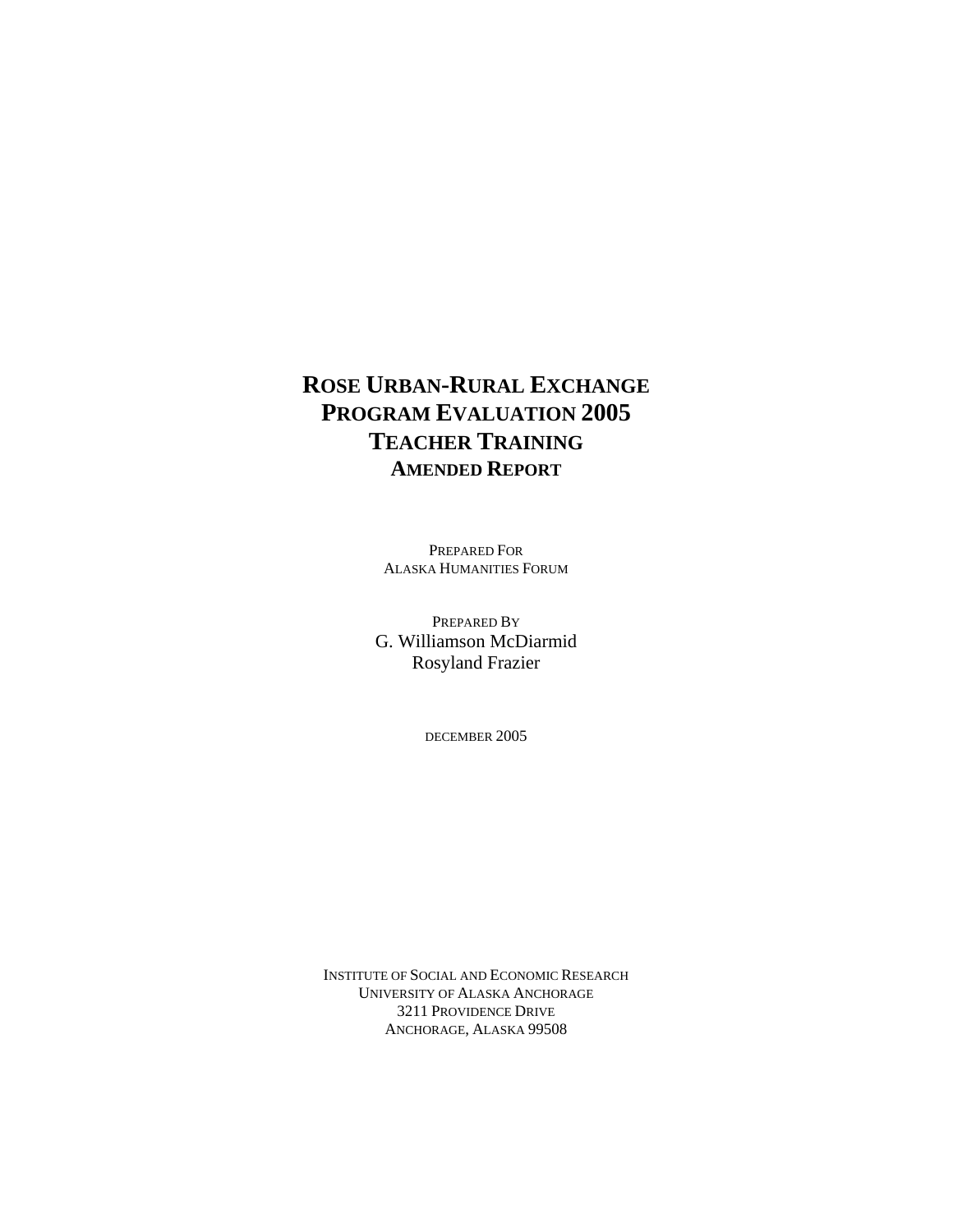# **TABLE OF CONTENTS**

#### **APPENDIX**

**COURSE SYLLABUS** 

RURAL COMMUNICATION AND CULTURE - THREE CREDITS ORIENTATION AGENDA AND ASSIGNMENTS

PRE-VISIT SURVEY

POST-VISIT SURVEY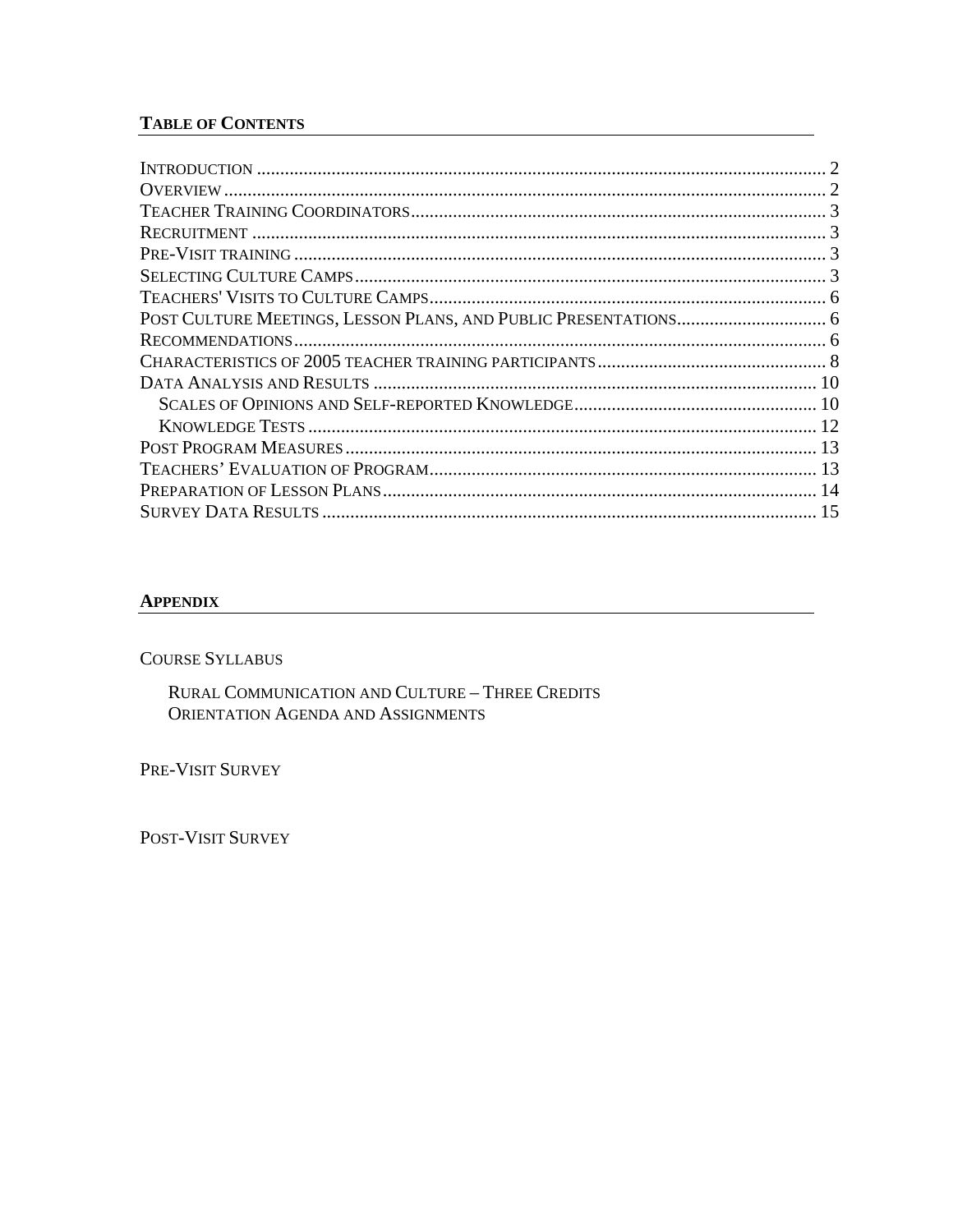# <span id="page-2-0"></span>**INTRODUCTION**

The Alaska Humanities Forum contracted with the Institute of Social and Economic Research (ISER) at the University of Alaska Anchorage to evaluate how well the Teacher Training component of the Rose Urban-Rural Exchange achieved its purposes in 2005. This is the fourth year of the Teacher Training program. Teacher Training together with the Student Exchange and the Sister-School Exchange make up the Rose Urban-Rural Exchange. That broad program is funded by the U.S. Department of Education and administered by the Alaska Humanities Forum. It is intended to build mutual understanding and a statewide sense of community by bringing urban students and teachers to rural Alaska—and rural students and teachers to urban Alaska—to learn about each other's cultures.

Under the Teacher Training program, teachers from middle schools and high schools in urban areas participate in cultural camps sponsored by rural communities and Alaska Native organizations. These camps, many of which have been operating for more than a decade, were established to introduce Native young people and adults to their traditions, histories, and cultures. Allowing urban teachers to share this experience is intended to help them develop a greater understanding of and respect for Alaska Native cultures and rural life. Participating teachers are given a formal orientation before they leave for camp. After they return, teachers develop lesson plans and give public presentations based on what they have learned.

To do this evaluation, we drew on a variety of data, including (1) observations of orientation sessions; (2) the teacher-training curriculum; and (3) pre- and post-visit surveys of participants' knowledge about urban and rural Alaska. We wanted to learn how the program affected the following: participants' attitudes toward and perceptions of the areas they visited and about their own home areas; how much they learned about the areas they visited; and how teachers evaluated the content, format, and effectiveness of the program.

This formal evaluation of the Teacher Training program focuses on the operation of the program and how effectively it achieved its goal of fostering greater understanding of Alaska Native cultures and rural life. We describe what happened this year and offer recommendations for future years.

# **OVERVIEW**

Based on successful experiences in the Student Exchange component of the Rose Urban-Rural Exchange, the Alaska Humanities Forum developed Teacher Training to give urban teachers hands-on experience in rural Alaska Native culture. In 2002, the forum began this summer program for teachers, sending middle- and high-school teachers to Alaska Native culture and spirit camps in rural Alaska. At these camps, urban teachers are exposed to Native arts and crafts, history, subsistence lifestyle, language, and dance. Also at these camps, Alaska Native elders pass on their stories and culture to young people.

Teachers go through an orientation before they leave for camp, and after their return they complete lesson plans based on their experiences. These individual lesson plans are compiled in a notebook of lesson plans that are available to all Alaska teachers to help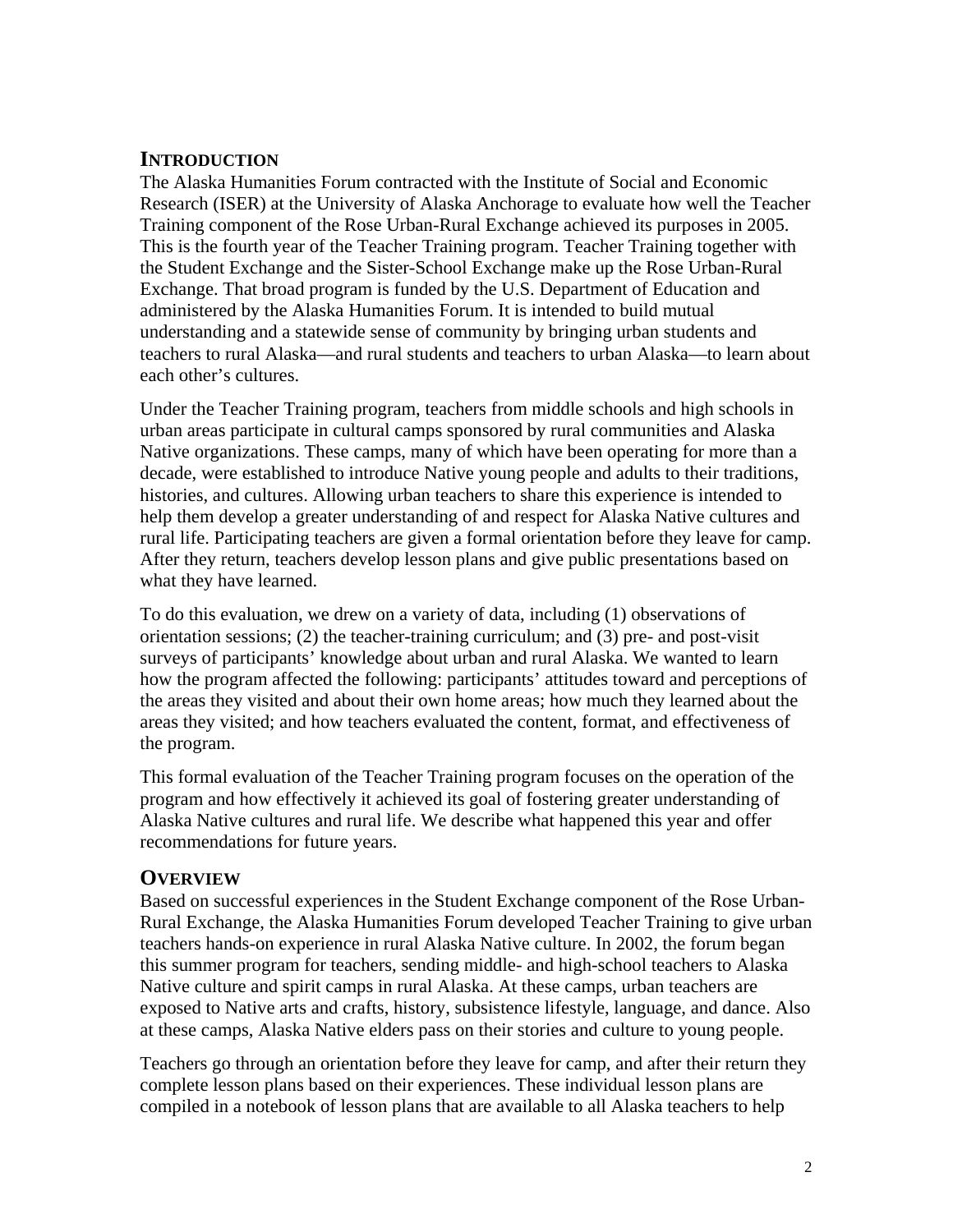<span id="page-3-0"></span>them bridge the urban-rural divide. Also, because a semester of Alaska Studies is now a statewide graduation requirement, these lesson plans constitute a valuable resource for Alaska studies courses. In addition to creating lesson plans, teachers who complete the Teacher Training program are required to give public presentations to their colleagues, school administrators, or community organizations.

# **TEACHER TRAINING COORDINATORS**

The Alaska Humanities Forum contracted with consultants Barbara A. Bernard and Shirley Mae Springer Staten to coordinate Teacher Training in 2004. Ms. Bernard holds a master's degree in education and has worked in the Anchorage School District for 21 years as a resource and classroom teacher and as a curriculum coordinator. Ms. Staten has a master's degree in Applied Psychology and has 12 years' experience as an event coordinator and group facilitator. Most recently, she organized and coordinated the cultural events for the United Nations/NGO Forum on women in Beijing, China.

In 2003, the program consultant developed a three-credit, graded, graduate-level course—Rural Communication and Culture—for the Alaska Humanities Forum's Teacher Training Institute (see the appendix for course syllabus). The same curriculum was used in Teacher Training in 2005. The three-credit course curricula are included in the appendix.

# **RECRUITMENT**

The program's goal in 2005 was to recruit 30 urban teachers. Recruitment for the summer 2005 Teacher Training program began in September 2004; nearly fifty-five teachers applied to participate. Applicants were from the Matanuska-Susitna, Fairbanks, and Anchorage school districts. During their interviews, teachers were asked to respond to a variety of questions including their reasons for applying to the program, their learning goals, and their knowledge of Alaska Native culture. After interviews, the program consultants and the staff of the Alaska Humanities Forum selected 25 candidates and six alternates.

# **PRE-VISIT TRAINING**

In April 2005, teachers began a nine-hour orientation class designed at the Anchorage Museum of History and Art (see the appendix for orientation agenda and assignments). That orientation included information on the Rose Urban-Rural Exchange Program and Alaska Native cultures as well as practical information on village travel. Barbara Bernard presented some of the material and invited additional speakers who talked about crosscultural differences, Yu'pik communication styles, and subsistence. To prepare for their visits to culture camps, the new participants met with a group of teachers from the third year of the Teacher Training program and two students from the Student Exchange program. The course also included material from a variety of sources on Alaska Native peoples and cultures.

# **SELECTING CULTURE CAMPS**

Panu Lucier, the coordinator for the Rose Urban-Rural Exchange, worked with Shirley Mae Springer Staten to expand a list of possible culture camps for the 2005 program. Over the next few months, Ms. Staten evaluated camps through telephone conversations and e-mail messages to learn camp schedules, costs, accommodations, and activities. Ms.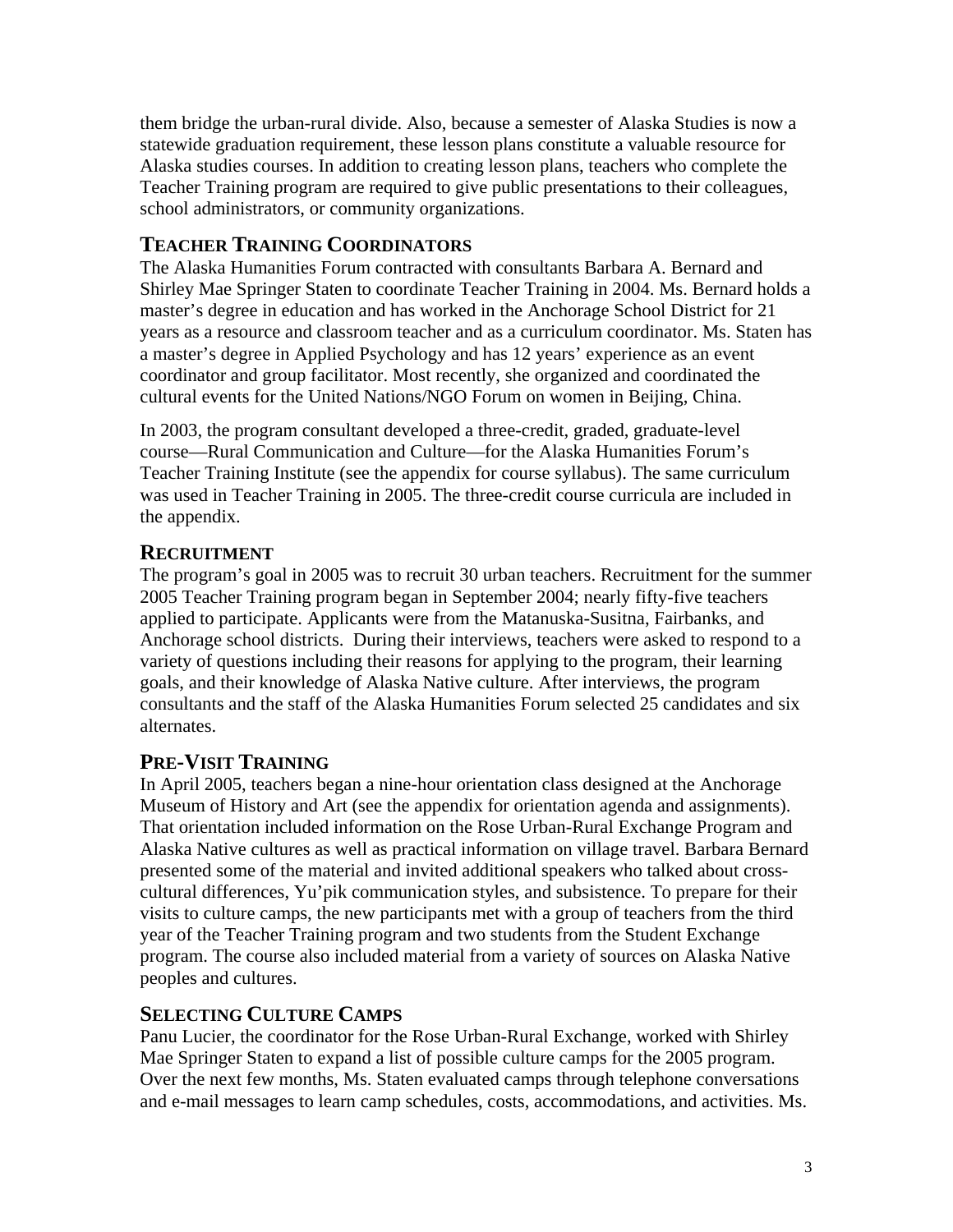Staten also took into account participants' availability on specific dates and their camp preferences. Teachers were placed at the following camps:

#### *Koniag Region/Kodiak Island (Alutiiq/Sugpiaq)*

The Academy of Elders' Science Camp is sponsored by the Kodiak Island Borough School District. The camp is located at Dig Afognak Camp. Programs and activities available at this camp include strengthening environmental education for Native young people, making science and math more culturally relevant to Native young people, and providing opportunities for students to build critical thinking skills and confidence. An advantage of this camp is that it brings young people and elders together.

#### *Arctic Slope Region (Inupiaq)*

The Arctic Subsistence Education and Experience: Culture/Inupiaq Language Immersion Camp is sponsored by the Inupiaq Studies Program at Ilisagvik College in Barrow. Barrow is the largest of eight Native communities on Alaska's North Slope—the area north of the Brooks Range. The camp was established in 2003 and is west of Barrow. Camp participants, who are college-age, travel to camp by boat with two guides and one elder. Campers learn how to hunt bearded and other seals. After a successful hunt, students prepare dry meat and seal oil and learn to preserve seal skins for future use. Other activities can include gathering and preserving edible coastal plants, hunting caribou, and observing polar bears and other animals in the surrounding areas. The participants also learn the history of the North Slope and various activities associated with the Inupiaq culture. Campers document their experiences with video, audio, and digital cameras; after the camp, they give community presentations about their experiences.

#### *Southeast Region (Tlingit, Haida, and Tsimshian)*

Kake Culture Camp is sponsored by the Organized Village of Kake. Camp activities include Tlingit dancing; gathering subsistence food like goose tongue, sea asparagus, and gumboots (chitons); and catching deer, seal, and octopus. Campers are also taught some of the Tlingit language. Instructors include culture specialists, elders, and guest artists. Students in grades 7 through 12 also participate in an overnight survival camping trip.

Klukwan Traditional Knowledge Camp is sponsored by Chilkat Indian Village. Camp activities include learning subsistence skills—like harvesting hooligan and salmon—as well as cedar-basket weaving, Chilkat and Raven's tail weaving, wood carving, traditional sewing and beading, and song and dance.

Dog Point Fish Camp is in Sitka. Camp activities include language building, traditional subsistence harvesting and food preparation, cultural knowledge, survival skills, and hunting and fishing.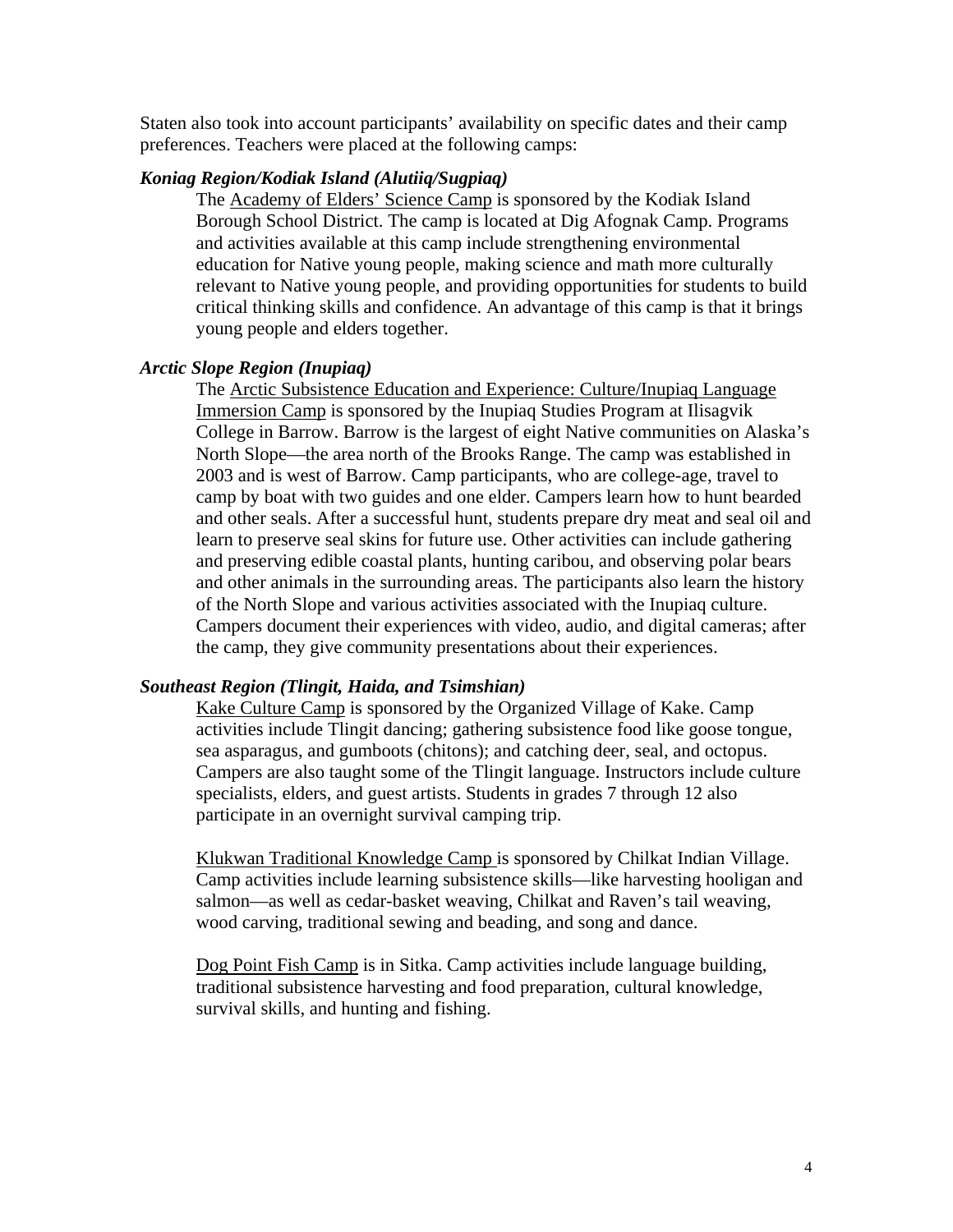Hydaburg Cultural Camp is a day camp located at the Boys and Girls Club of Hydaburg. Students in grades K through 12 can attend. Camp activities include Native dancing, weaving, arts and crafts, subsistence fishing and canning.

Saxman Native Youth Cultural Exchange Camp is located at Camp Fox Village on Mahoney Lake near Saxman, outside of Ketchikan. Seventy-five to 100 campers, ages 7 to 18 years old, participate per session. Camp activities include canning and smoking fish; native singing, dancing, and language; working with deer and seal skin; food gathering; Native games; swimming; and story telling.

#### *Aleut Region (Ungagan)*

Sand Point Spirit Camp is sponsored by the Aleutian Pribilof Islands Association and offers a week of overnight camping and a week of day camping. This camp teaches traditional Aleut activities including fishing, set netting, preparing fish, dancing, drum making, and traditional arts and crafts.

Pribilof Island Stewardship Culture Camp is located on St. George Island and is open to any child living in the community of St. George. It combines traditional Aleut knowledge and practices with Western practices and environmental science to teach campers to be good stewards of the land. Most campers are in grades 6 through 12, but children and young people from ages 4 to 20 may participate, depending upon the activities.

#### *Cook Inlet Region (Athabascan)*

Tebughna Cultural Camp is located on Cook Inlet, 28 miles from Tyonek and accommodates about 20 campers. This camp is open to children of all ages. Camp activities include bead working, talking circles, trapping, traditional food preparation, tanning hides, boating safety, and swimming lessons.

## *Doyon Region/Interior (Athabascan)*

Gaalee'ya Spirit Camp is located 12 miles outside Fairbanks on the Tanana River. Twenty to forty campers ages 12 to 16 years old participate in camp activities that include beading, dancing, hide tanning, snare making, basket making, birch spoon making, plant and tree identification and use, graveyard cleaning, camp chores, guest speakers, World Eskimo and Indian Olympics attendance, fish-wheel building, and fish cutting and smoking.

Hughes Culture Camp is sponsored by Hughes Tribal Council. Usually held the third week in July, the camp has two paid staff members and accommodates between 20 to 30 campers. Activities include birch-bark-basket making, cooking, story telling, fishing, subsistence food preparation, and fish drying.

Additional information about specific regions or villages was available at the following websites:

Alaska Community Database online: www.state.ak.us/mra/CF BLOCK.cfm Alaska Native Knowledge Network: www.ankn.uaf.edu Alaska Travel Industry Association: www.ttavelalaska.com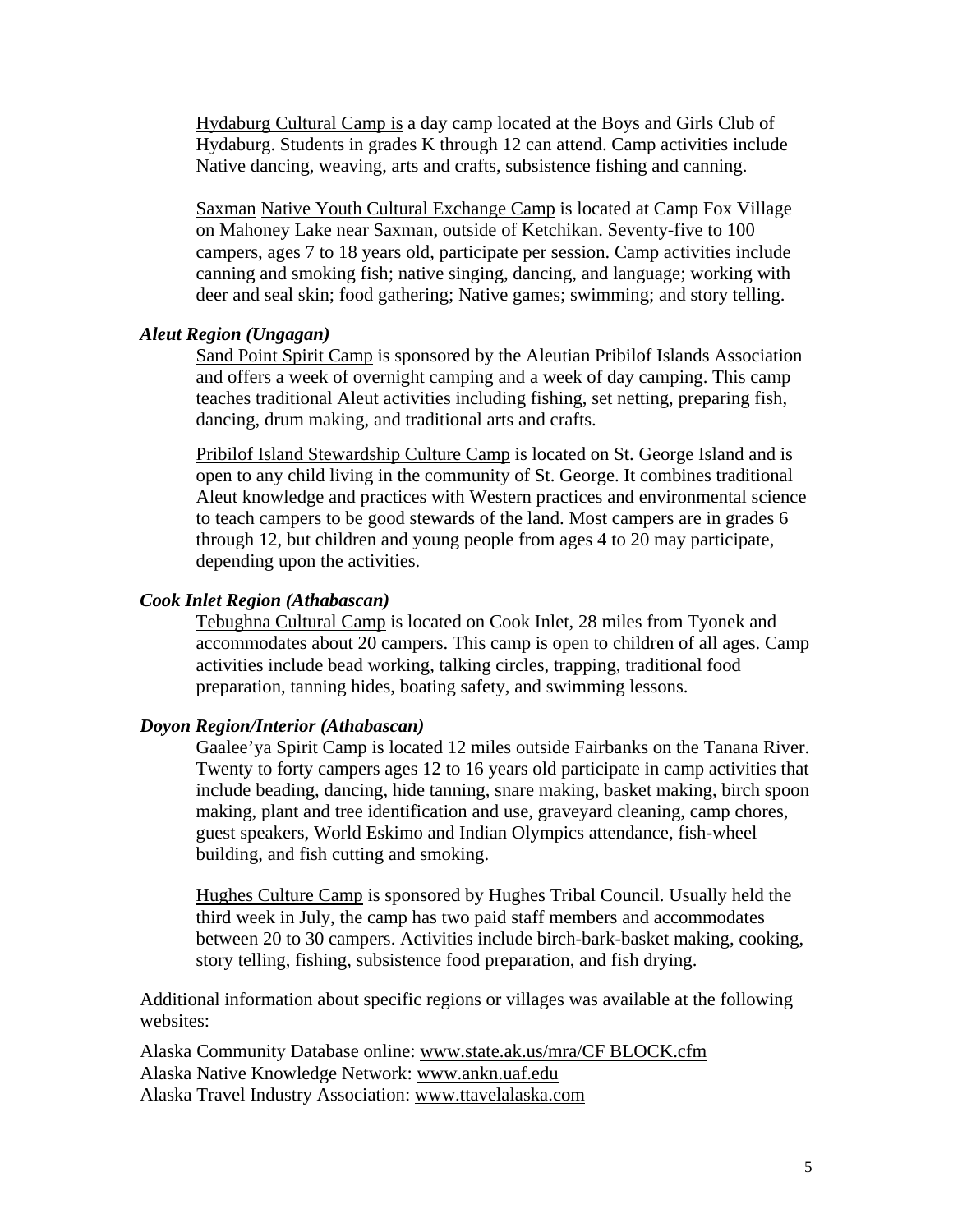# <span id="page-6-0"></span>**TEACHERS' VISITS TO CULTURE CAMPS**

In the summer of 2005, the 26 teachers in the Teacher Training program traveled to the rural culture camps described above. Twenty-two of these teachers were from the original 25 who were selected. Three of the original 25 were unable to attend due to medical problems. Four of the six alternates also participated in the culture camps, with the remaining two alternates dropping out of the program for personal reasons. Participating teachers were asked to keep journals about their experiences for later use in lesson plans and presentations. All the teachers completed the camp visits.

# **POST-CAMP CULTURE MEETINGS, LESSON PLANS, AND PUBLIC PRESENTATIONS**

When participating teachers returned from the rural camps, they attended two half-day debriefing sessions with Ms. Bernard and Ms. Staten. During those meetings, the teachers made presentations lasting about 7 to 10 minutes. Most made PowerPoint presentations that incorporated digital photographs. Several participants reported working many more hours than required to develop these presentations. The presentations examined urban and rural differences as well as connections. The teachers also talked about preconceptions they had before going to the camps and how those notions had changed because of their experience. Teachers said they were anxious to make their presentations at public gatherings, and they worked with the Alaska Humanities Forum staff to arrange schedules. Teachers also submitted their journals to Ms. Bernard.

During the debriefing sessions, teachers were encouraged to schedule a public presentation as well as to complete their lesson plans. Teachers are, however, unlikely to teach discreet lessons based on their Teacher Training experiences. Instead, they will likely draw on their experiences at various points as they teach throughout the semester or as they talk with colleagues and other educators at their schools. Nevertheless, the participating teachers did agree to develop lesson plans that could, at the very least, serve as models or stimuli for other teachers wishing to take up the theme of urban and rural Alaska life.

# **RECOMMENDATIONS**

Because the program ran so well and seems to have reached its goals, we have few recommendations. The project coordinators spent more time working on recruitment in Fairbanks, reflected in an increase of Fairbanks teachers. This has greatly improved over last year.

• *Recruiting in Juneau needs to be improved*.

Suggestions for improved recruiting include:

- o Replicate the same techniques that were used in Fairbanks for recruiting teachers in Juneau.
- o Alternatively, recruit a liaison in the school district who can confidently represent the program to prospective recruits.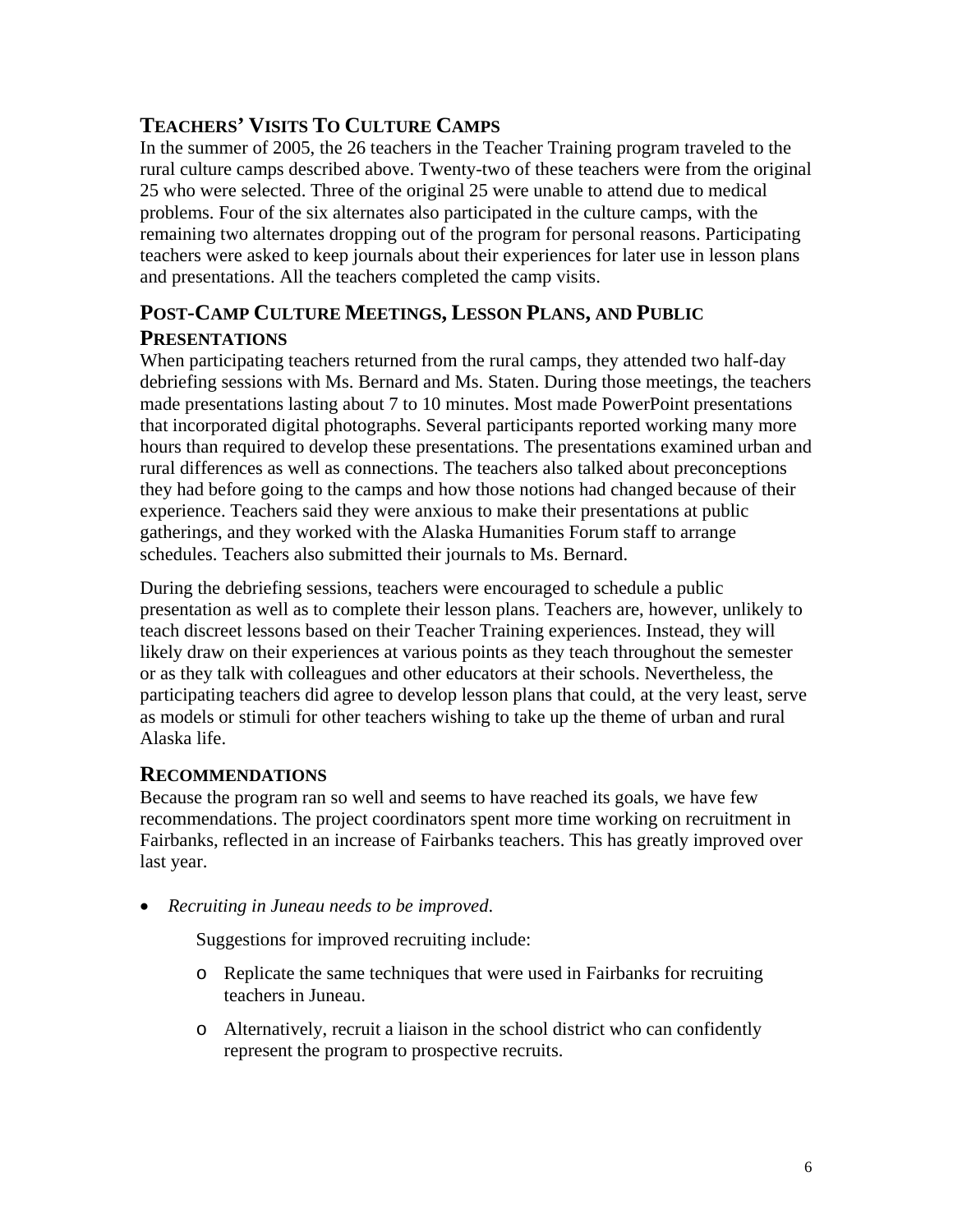• *Additional information needs to be included in the training*.

Suggestions for that additional information include:

- o Clarify with the teachers and the staff of the camps the role of the visiting teachers. Teachers told us that it was sometimes unclear to what extent they were simply camp participants and to what extent they were expected to help the camp staff. A couple of teachers mentioned this as a problem this year. As camps change (are added or removed) and teachers have different expectations each year, we suspect this will continue to be a problem. Being aware and trying to clarify the role of the teacher as much as possible may be the best the program can do.
- o Provide classroom follow-up. As with other professional development, classroom follow-up is critical, both to support teachers in implementing the lessons and to remind them to actually use the lesson provided.
- o Evaluate program effects. We need to assess how the teachers' rural experiences contribute to urban students' understanding of rural Alaska and to their sense of a statewide community As Tom Guskey, a well-known scholar of professional development, has written:

Teacher knowledge and practices are the most immediate and most significant outcomes of any staff development effort. They also are the primary factor influencing the relationship between staff development and improvements in student learning. Clearly if staff development does not alter teachers' professional knowledge or their classroom practices, little improvement in student learning can be expected. $<sup>1</sup>$  $<sup>1</sup>$  $<sup>1</sup>$ </sup>

o Classroom observations and measures of student learning need to be part of the evaluation. The evaluation needs to include observations of participants' classroom practices if we are to have a sense of the effect the program is having on teachers. The logical next step is to determine the effects of teachers' knowledge and practices on student learning.

In conclusion, while the pre- and post- visit teacher training course content is very good, it could be improved as we suggest above. The teaching methods used in the training appear to be appropriate for the participants.

<span id="page-7-0"></span> $\frac{1}{1}$ <sup>1</sup> Guskey, Thomas R., and Dennis Sparks, *Journal of Staff Development*, Fall 1996, Volume 14, Number 4.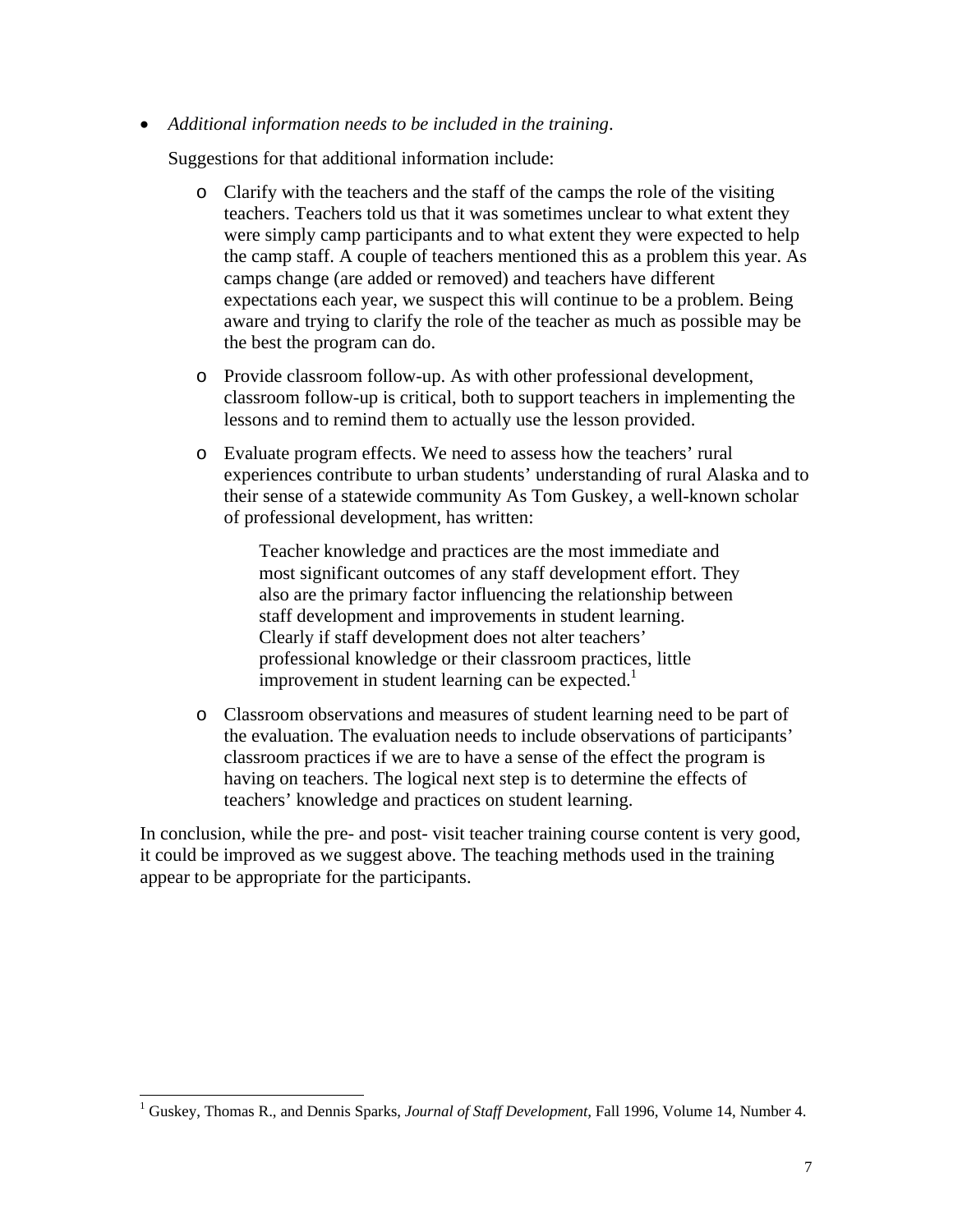# **CHARACTERISTICS OF 2005 TEACHER TRAINING PARTICIPANTS**

In 2005, 29 teachers responded to the pre-visit survey. The response rate was 100%. The tables below, reporting characteristics of participants, are from this 2005 pre-visit survey.

| <b>Current Assignment</b> | Yes<br>$N=29$ | No<br>$N=29$ |
|---------------------------|---------------|--------------|
| Teacher                   |               |              |
| Administrator             |               |              |
| Other Assignment*         |               |              |

# **Table 1. What is your current assignment?**

\*Both other assignments were as counselors.

# **Table 2. In what type of educational setting do you work?**

| <b>Educational Setting</b> | Yes<br>$N=29$ | No<br>$N=29$ |
|----------------------------|---------------|--------------|
| School                     |               |              |
| Administrative             |               |              |
| Organization               |               |              |

## **Table 3. Are you currently teaching?**

|                           | Yes<br>N=29 | No<br>$N=29$ |
|---------------------------|-------------|--------------|
| <b>Currently Teaching</b> |             |              |

## **Table 4. What subjects do you teach?**

| <b>Subject</b>                         | <b>Number of Teachers</b><br>$N=29$ |
|----------------------------------------|-------------------------------------|
| Art                                    |                                     |
| <b>Biology and Science</b>             |                                     |
| <b>Business Technology</b>             |                                     |
| Language Arts, English, and Literature |                                     |
| Health and Physical Education          | っ                                   |
| Math                                   | 3                                   |
| Spanish                                |                                     |
| <b>Special Education</b>               |                                     |
| <b>Multiple Subjects</b>               |                                     |

# **Table 5. What grades do you teach?**

| <b>Grades</b> | <b>Number of Teachers</b><br>$N=29$ |
|---------------|-------------------------------------|
|               |                                     |
| $7$ to $8$    |                                     |
| 9 to 12       |                                     |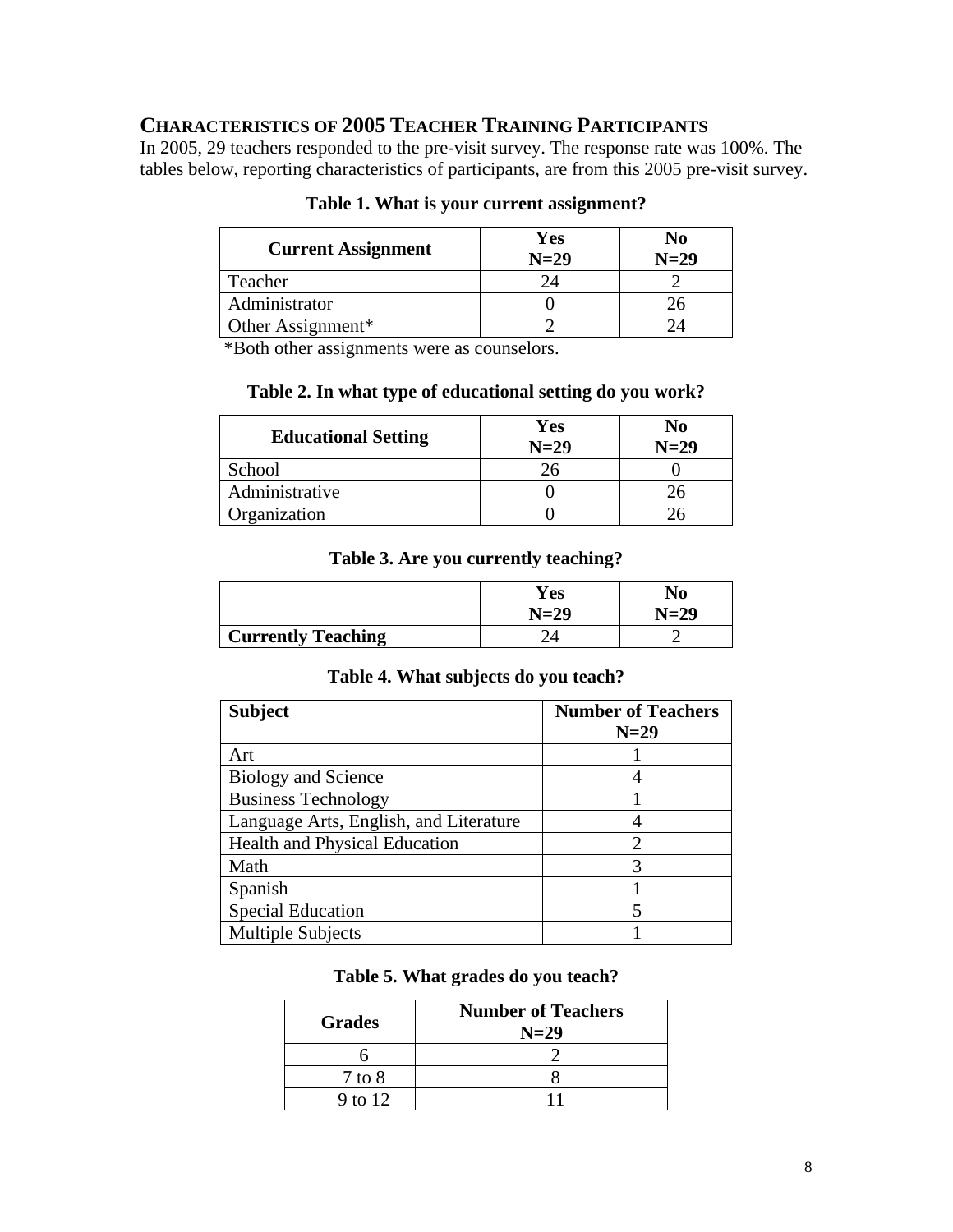| <b>Years in Education</b><br><b>Profession or Teaching</b> | <b>In Education</b><br>$N=29$ | In Teaching<br>$N=29$ |
|------------------------------------------------------------|-------------------------------|-----------------------|
| $0 - 10$                                                   |                               |                       |
| 11-19                                                      |                               |                       |
| $20-29$                                                    |                               |                       |
|                                                            |                               |                       |

# **Table 6. How many years have you been in the profession? How many years have you taught?**

# **Table 7. In what kind of setting do you teach?**

| <b>Setting</b>                                 | Yes<br>$N=29$ | $\bf No$<br>$N=29$ |
|------------------------------------------------|---------------|--------------------|
| <b>Regular Classroom</b>                       | 12            |                    |
| <b>Special Education Resource Room</b>         |               |                    |
| Classroom with Special Needs                   |               |                    |
| Classroom that supports Special Needs Students |               |                    |
| Other Setting**                                |               |                    |

\*\* Other settings were gymnasium (1), counseling office (1), and Special Education resource room (2)

| Table 8. What certifications do you hold? |  |
|-------------------------------------------|--|
|-------------------------------------------|--|

| <b>Certification</b>       | Yes<br>$N=29$ | N <sub>0</sub><br>$N=29$ |
|----------------------------|---------------|--------------------------|
| Elementary                 |               |                          |
| <b>Special Education</b>   |               |                          |
| <b>Secondary Education</b> |               |                          |
| Administrative             |               | 26                       |
| Other***                   |               | つつ                       |

\*\*\*Other – ESL, K-8, Spanish Education, and Type C Counselor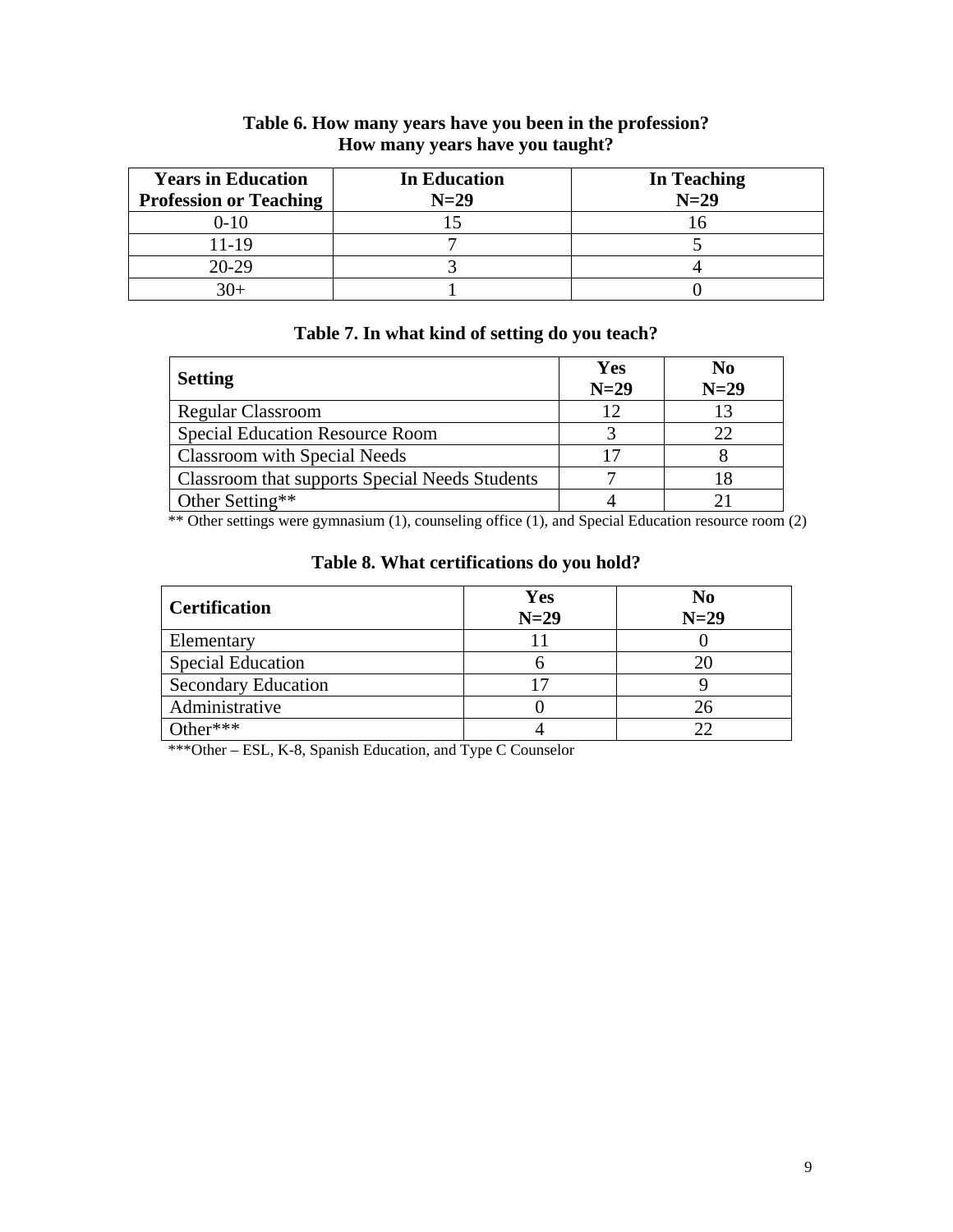## **DATA ANALYSIS AND RESULTS Scales of Opinions and Self-reported Knowledge**

As part of this evaluation we describe how attitudes and opinions of participating teachers appeared to changed after they took part in the 2005 Teacher Training program. We collected data from 29 teachers before the program and 20 after. We asked teachers to respond to questions on a 5-point scale, with 1 representing the least knowledge, lowest opinion, or lowest frequency, and 5 representing the highest on all measures.

We analyzed the results of teachers who completed the pre- and post-training evaluative questions and test of knowledge. Table 9 shows the median responses on the four Likert scales items (perceptions of knowledge about urban Alaska, perceptions of knowledge about rural Alaska, opinions about urban Alaska, and opinions about rural Alaska) at each of the two times the questionnaire was administered. For ease of interpretation, scale scores are normalized back to the original 1-to-5 scale. Table 9 also shows whether the change in responses between the two administrations of the questionnaire was statistically significant. We then tested whether the observed changes from pre- and postexchange were statistically significant. For statistical details about how we analyzed these data and tested differences for statistical significance, see the appendix.

As Table 9 shows, for teachers who participated in the orientation (including those who may not have traveled to a camp for medical reasons) and for whom we have pre- and post-visit data, we found significant changes in the rural knowledge after the summer camp experience. The teachers felt more knowledgeable about rural Alaska than they had before. On the other hand, teachers' self-reported knowledge of urban Alaska and opinions of urban and rural Alaska varied little from the pre-visit to post-visit.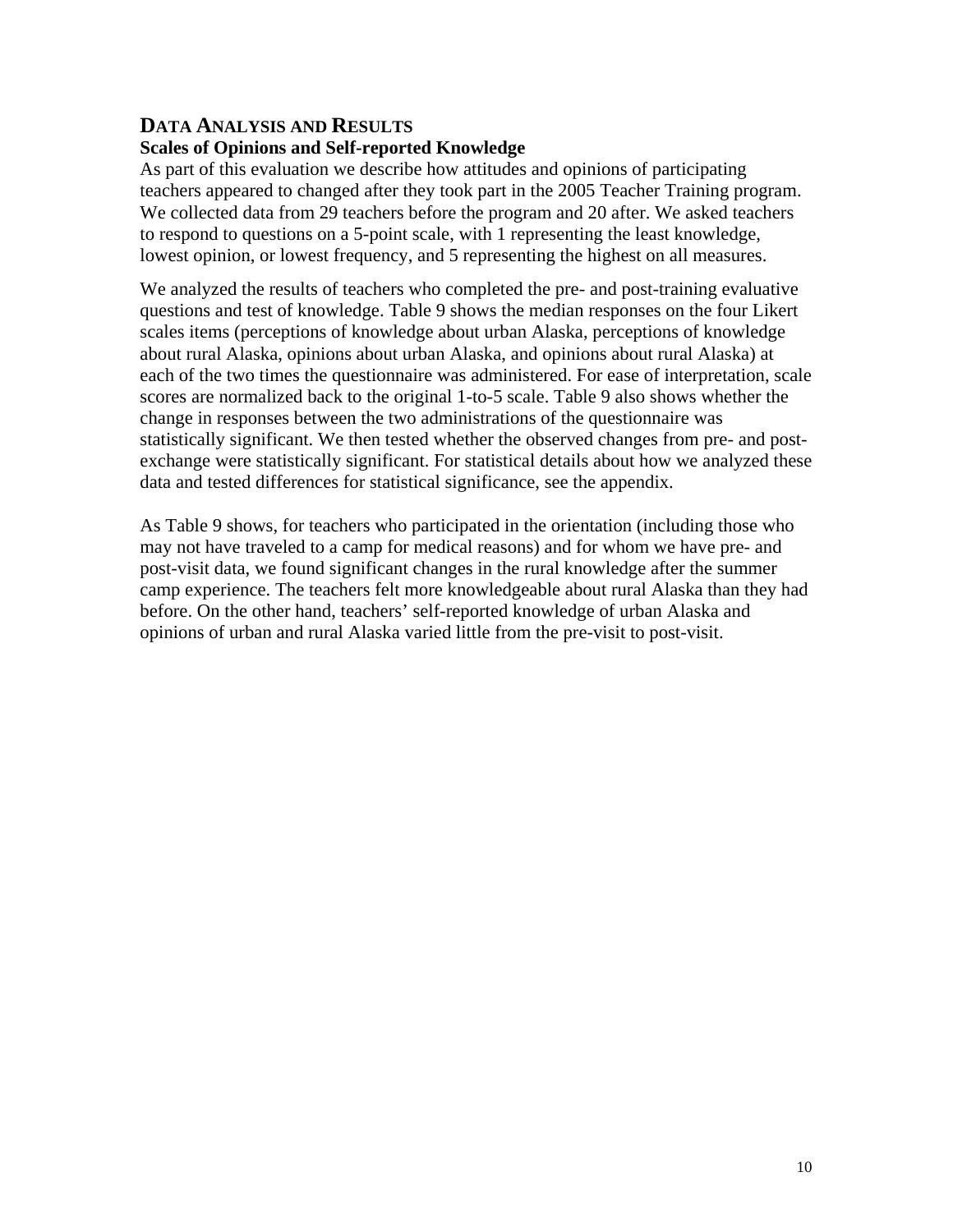| <b>Perceptions of Urban Knowledge</b>              |                                                                     |  |
|----------------------------------------------------|---------------------------------------------------------------------|--|
| $l = none$                                         | $2=a$ little<br>$3 =$ some $4 =$ a lot $5 =$ extensive              |  |
| Time of Administration:                            | <b>Median Scale Value</b>                                           |  |
| Pre-                                               | 3.9                                                                 |  |
| Post-                                              | 3.8                                                                 |  |
| Significance of                                    |                                                                     |  |
| difference                                         | p > 0.05                                                            |  |
| Direction of Change                                | No significant change                                               |  |
|                                                    | <b>Perceptions of Rural Knowledge</b>                               |  |
|                                                    | 1=none $2$ =a little $3$ =some $4$ =a lot $5$ =extensive            |  |
| Time of Administration:                            | <b>Median Scale Value</b>                                           |  |
| Pre-                                               | 2.0                                                                 |  |
| Post-                                              | 3.2                                                                 |  |
| Significance of                                    |                                                                     |  |
| difference                                         | $p<0.01*$                                                           |  |
| Direction of Change                                | <b>Greater Knowledge</b>                                            |  |
|                                                    | <b>Attitudes about Urban Alaska</b>                                 |  |
|                                                    | 1=highly negative 2=negative 3=neutral 4=positive 5=highly positive |  |
| Time of Administration:                            | Median Scale Value                                                  |  |
| Pre-                                               | 3.9                                                                 |  |
| Post-                                              | 3.9                                                                 |  |
| Significance of                                    |                                                                     |  |
| difference                                         | p > 0.05                                                            |  |
| Direction of Change                                | Not Significant                                                     |  |
| <b>Attitudes about Rural Alaska</b>                |                                                                     |  |
|                                                    | 1=highly negative 2=negative 3=neutral 4=positive 5=highly positive |  |
| Time of Administration::                           | <b>Median Scale Value</b>                                           |  |
| Pre-                                               | 3.1                                                                 |  |
| Post-                                              | 3.3                                                                 |  |
| Significance of                                    |                                                                     |  |
| difference                                         | p > 0.05                                                            |  |
| Direction of Change                                | Not Significant                                                     |  |
| * Difference significant at the 0.05 level or less |                                                                     |  |

**Table 9. Self-perceived Changes in Knowledge, Attitudes, and Perceptions (N=20)**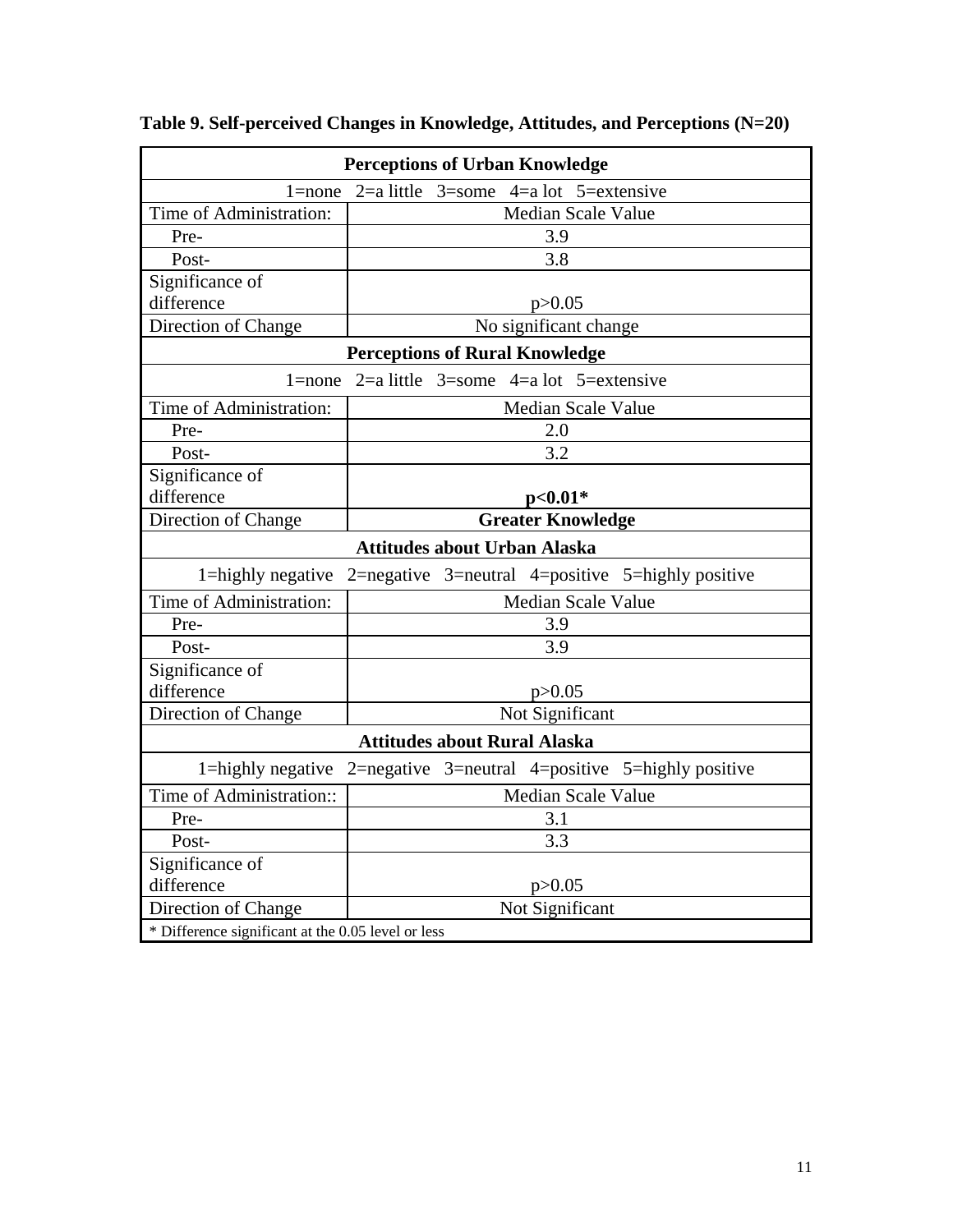## **Knowledge Tests**

We also asked teachers a series of questions to test their knowledge about information and issues before and after the orientation session. We used the same test before and after the orientation to assess how effective the orientation was in improving teachers' knowledge. The questions were not designed specifically to test their knowledge of the program curriculum but rather to test their more general knowledge about issues critical to rural Alaska. In part, we were interested to see if the experience heightened their general interest in rural Alaska and led to greater knowledge.

To that end, we asked participating teachers what they knew about the Alaska Native worldview and about urban-rural issues, including subsistence, education, health and safety, and economics. We report on only one year of data; consequently, we can only look at whether each group's level of knowledge changed over the duration of the program. Quite possibly, the experience heightened their awareness and led to subsequent changes in their knowledge. Our design, however, limits us to the single year for which we have data.

We compared the mean scores for those participants for whom we had pre- and post-visit data using a T-test<sup>[2](#page-12-0)</sup>. Table 10 shows the mean scores for these teachers, and the statistical significance of the changes within the group.

| <b>Time of Administration</b>                                                     | <b>Mean Score</b> |  |
|-----------------------------------------------------------------------------------|-------------------|--|
| Pre-                                                                              | 20.2              |  |
| Post-                                                                             | 22.05             |  |
| Significance of difference                                                        | $0.02*$           |  |
| * Difference significant at the 0.05 level                                        |                   |  |
| Note: Between school scores not comparable; comparisons valid only within groups. |                   |  |

## **Table 10. Changes in Knowledge Test Mean Scores Pre- and Post-Matched Teachers (N=20)**

As Table 10 shows, teachers had significantly more correct responses on the postprogram test than on the baseline test. Teachers typically answered two more questions correctly on the post-exchange test. Fourteen of twenty responding teachers seemed to have increased their knowledge.

<span id="page-12-0"></span> $2$  We used a paired equal-variance test, the paired T-test, for pre- to post-matched participants comparing the same teachers. We used equal-variance because we knew the teachers came from the same initial group. Using the paired T-test also shows that pre- to post- is a significant increase for both groups.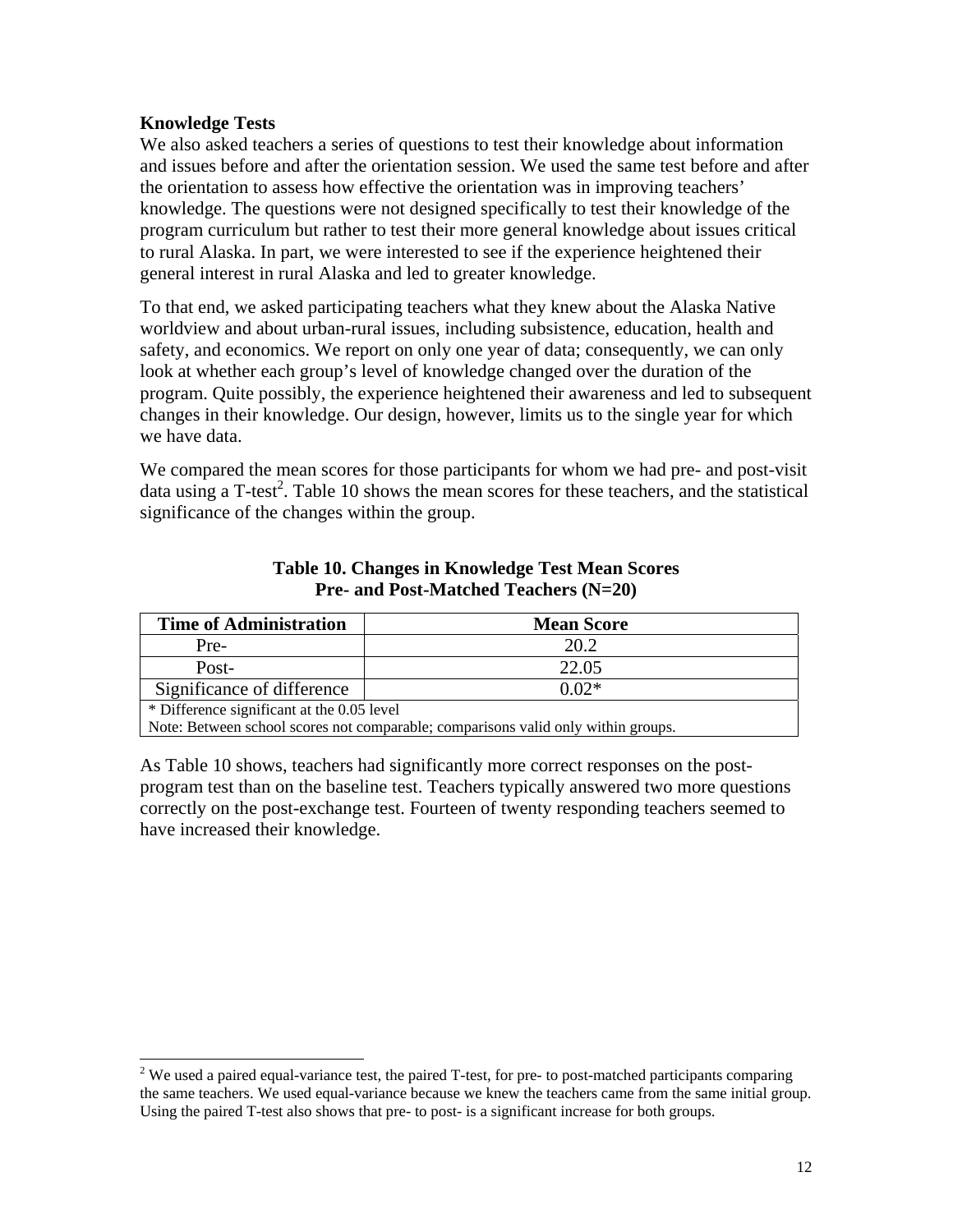# **POST-PROGRAM MEASURES**

After the program we asked the teachers to respond to the following series of questions on broad measures of concerns to the program:

- Maintaining contact with rural Alaska
- Current issues
- Accommodating people of different cultures
- Accommodating people of different values
- Overall experience in rural Alaska
- Overall assessment of the culture camp experience
- Retrospective assessment of the Teacher Training program and its affect

Responses to these questions are in the Survey Data Results section of this report.

# **TEACHERS' EVALUATION OF PROGRAM**

Finally, we also asked teachers some general evaluation questions to gauge their response to the program overall. The questions we asked were the following:

- List some of the things you learned from your training. How well did the orientation prepare you for your rural experience?
- Which of the sessions were the most effective orientation sessions?
- Which were the least effective?
- Tell us about your camp experience.
- What kinds of activities did you do during your camp visit?
- Did you strike up friendships during your visit? If so, please describe with whom you became friends. How did these friendships affect your visit?
- How helpful was your in-camp guide, local representative, or host organization during your camp visit?
- List some of the things you learned about your host camp or about rural Alaska that you did not know before you arrived. Do you have any new opinions or views on rural Alaska as a result of your camp visit?
- Please share your thoughts on what you have learned during your teacher training experience. How did you learn it? Do you feel changed as a result? Did your experience in rural Alaska meet your expectations? What will you remember and value most?

The verbatim responses to these questions are in the Survey Data Results section of this report. The responses were relatively brief so we have included them in full.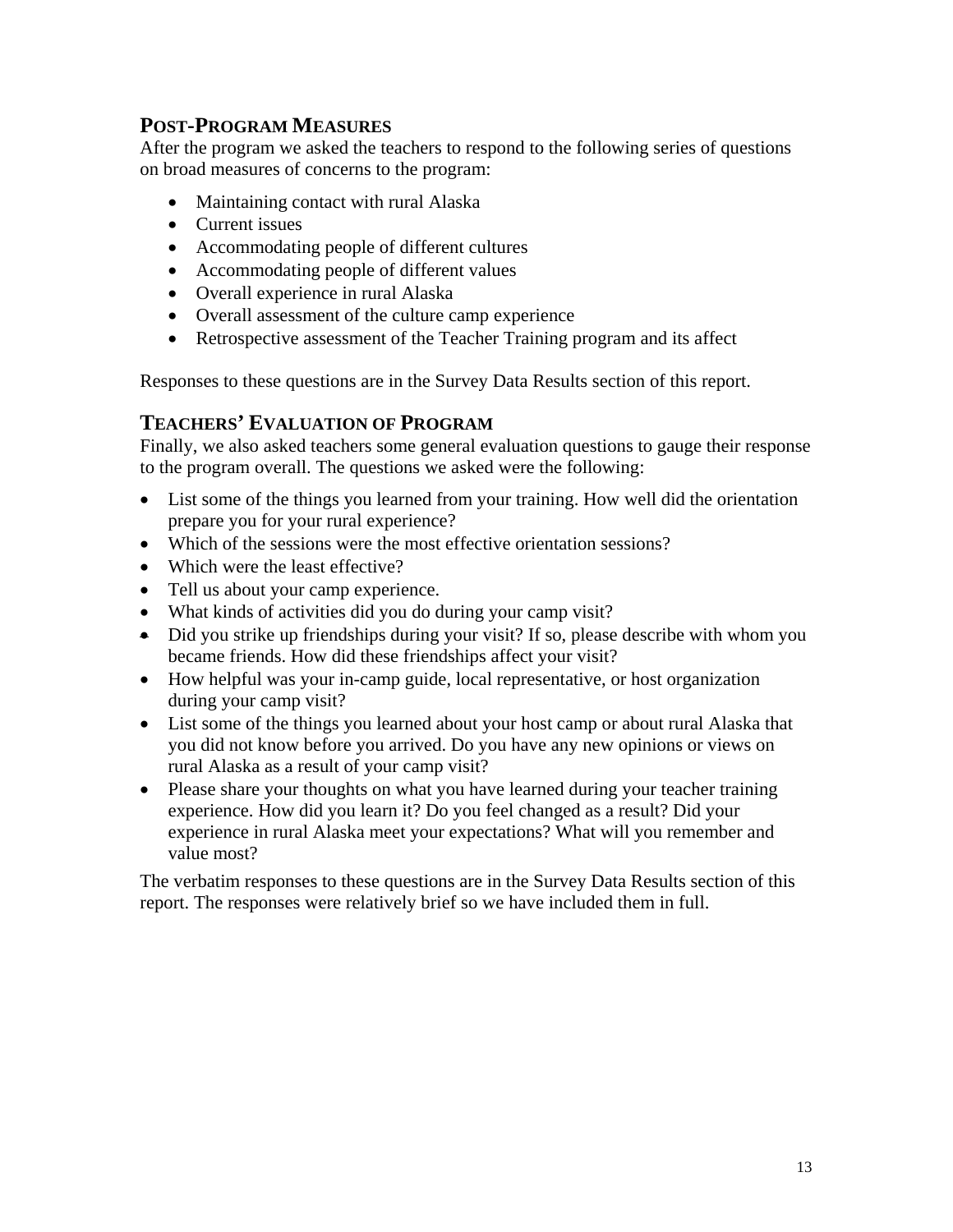# **PREPARATION OF LESSON PLANS**

Following their last class session, teachers completed lesson plans related to their rural Alaska experiences; they will try to integrate these plans into their course of studies in the following school year. We administer the post-visit survey in the November after the visits, about 11 weeks after the start of the school year. In some cases, teachers may not have had the opportunity to use the lesson plans they developed at the time we do the survey—only 6 of the 19 teachers who responded to the post-visit survey had used their lesson plans. Although such a small response does not yield much useful data, we report it below nonetheless.

|                                                                                         | Yes | No |
|-----------------------------------------------------------------------------------------|-----|----|
| Have you used the lesson plans you developed during<br><b>Teacher Training?</b>         |     |    |
| Did the curriculum address students' perceptions and<br>misconceptions of rural Alaska? |     |    |

# **Table 11. Participants Self-Reported Use of Lesson Plans (N=20**)

## **Table 12. Participants' Self-Reported Focus of Lesson Plans (N=6)**

| <b>Core Content</b>                                           | Yes | No |
|---------------------------------------------------------------|-----|----|
| Attitudes toward rural Alaska                                 |     |    |
| Accomplishments and capabilities of people in rural<br>Alaska |     |    |
| Barriers that exist between urban and rural Alaska            |     |    |
| )ther.                                                        |     |    |

(\*Culture/pride and importance of knowing, English content/performance standards, Transition needs)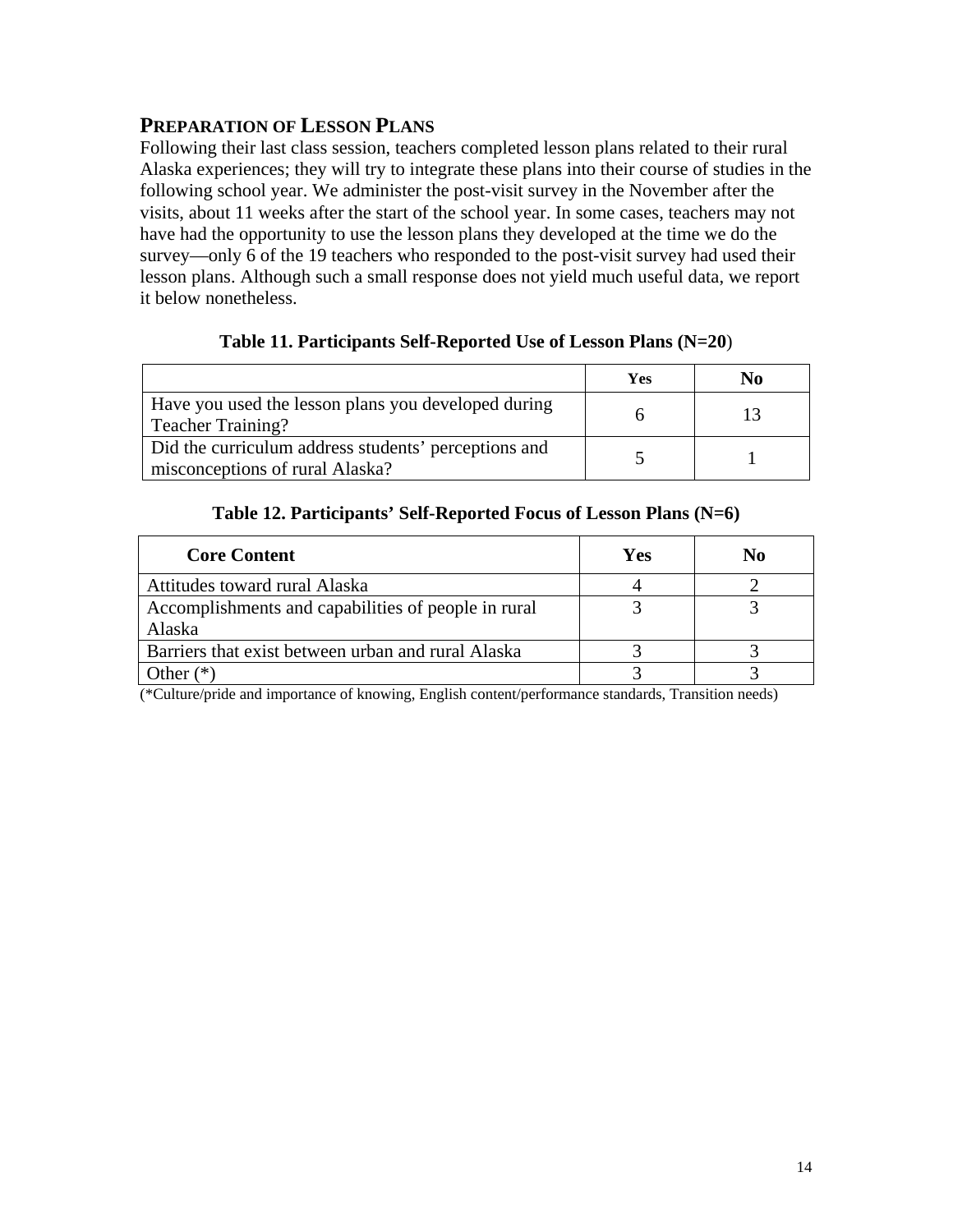# **SURVEY DATA RESULTS**

#### *Maintaining Contact with Rural Alaska*

*Now that you have been in village Alaska, how will you go about seeking information about rural Alaska?* [Asked post-visit only]

Methods 2005 participants ranked most likely:

- 1. Talk with your friends or relatives about rural Alaska (4.65)
- 2. Talk with fellow students or teachers about rural Alaska (4.65)
- 3. Go to Alaska Native performances such as dancing or storytelling (4.50)

### **Table 13. Participants' Self-Reports: Maintaining Contact with Rural Alaska (N=20)**

|                                                                  | Teachers Post-Visit 2005 (N=20) |                                                  |
|------------------------------------------------------------------|---------------------------------|--------------------------------------------------|
|                                                                  | Average*                        | Most frequent response<br>(# selecting response) |
| Talk with your friends or relatives about rural Alaska           | 4.65                            | Very likely (14)                                 |
| Talk with fellow students or teachers about rural Alaska         | 4.65                            | Very likely (13)                                 |
| Go to Alaska Native performances such as dancing or storytelling | 4.50                            | Very likely (12)                                 |
| Go to museums or cultural heritage centers                       | 4.37                            | Very likely (10)                                 |
| Talk with persons who are knowledgeable about rural Alaska       | 4.33                            | Very likely (7)                                  |
| Talk with people who live in rural Alaska                        | 4.30                            | Very likely (9)                                  |
| Watch television programs or videos about rural Alaska           | 4.30                            | Very likely (10)                                 |
| Travel to rural Alaska                                           | 4.21                            | Very likely (9)                                  |
| Read newspapers or magazine articles <b>about</b> rural Alaska   | 4.15                            | Likely $(11)$                                    |
| Read non-fiction books about rural Alaska                        | 4.05                            | Likely (7); Very likely (7)                      |
| Read fiction books about rural Alaska                            | 3.95                            | Very likely (7)                                  |
| Listen to radio programs about rural Alaska                      | 3.95                            | Likely $(9)$                                     |
| Receive visitors from rural Alaska                               | 3.85                            | Likely $(9)$                                     |
| Take a class at my school                                        | 3.80                            | Some $(8)$ ; Likely $(8)$                        |
| Read newspapers or magazines articles from rural Alaska          | 3.70                            | Some $(10)$                                      |
| Attend conference, seminar, lecture dealing with rural Alaska    | 3.70                            | Likely $(10)$                                    |
| Be a member of organization involved in rural Alaska             | 3.05                            | Some $(12)$                                      |
| Average                                                          | 4.09                            |                                                  |

\* 5-point scale: 1=Very Unlikely, 2=Unlikely, 3=Some, 4=Likely, 5=Very Likely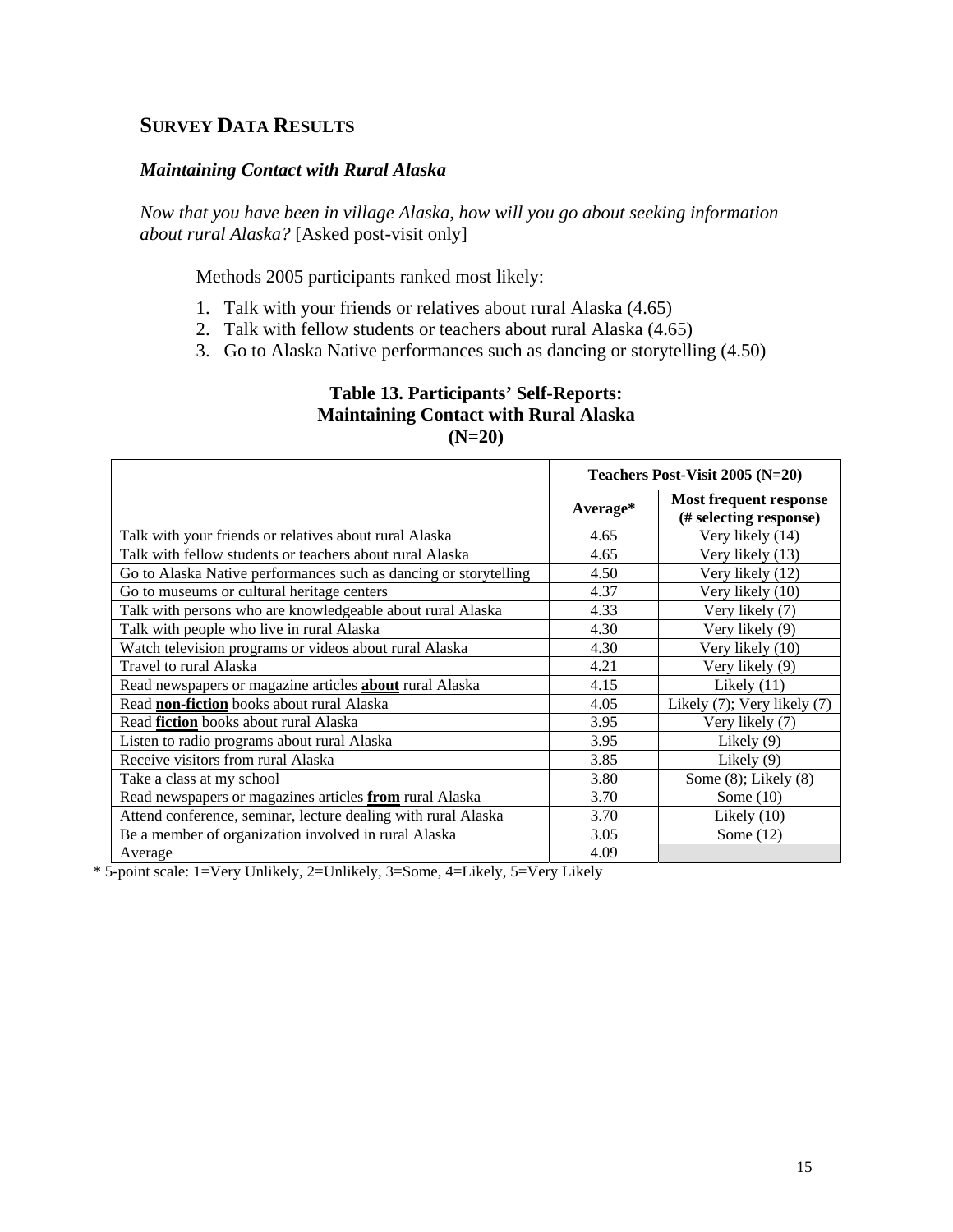# *Overall Experience*

*When you think about your overall experience in rural Alaska, how important were . . .* 

These questions were only asked of the teachers post-visit. Thinking about their overall experience, participants identified the following as the three most important factors:

Results for 2005 Participants…

- 1. Other people from rural Alaska (4.73)
- 2. Campers from rural Alaska (4.40)
- 3. Camp staff in rural Alaska (4.20)

## **Table 14. Participants' Self-Reports: Importance of Various Factors in Rural Experience (N=20)**

|                                               | <b>Teachers Post-Visit 2005</b> |                                                  |  |
|-----------------------------------------------|---------------------------------|--------------------------------------------------|--|
|                                               | Average*                        | Most frequent response<br>(# selecting response) |  |
| Other people from rural Alaska                | 4.73                            | Very important (12)                              |  |
| Campers from rural Alaska                     | 4.40                            | Very important (14)                              |  |
| Camp staff in rural Alaska                    | 4.20                            | Very important (12)                              |  |
| Alaska Humanities Forum staff in urban Alaska | 4.15                            | Very important (11)                              |  |
| Program Coordinator from urban Alaska         | 4.10                            | Very important (13)                              |  |
| Other people from urban Alaska                | 4.00                            | Very important (7)                               |  |
| Average                                       | 4.26                            |                                                  |  |

\*5-point scale: 1=Not at All, 2=Some, 3=Neutral, 4=Important, 5=Very Important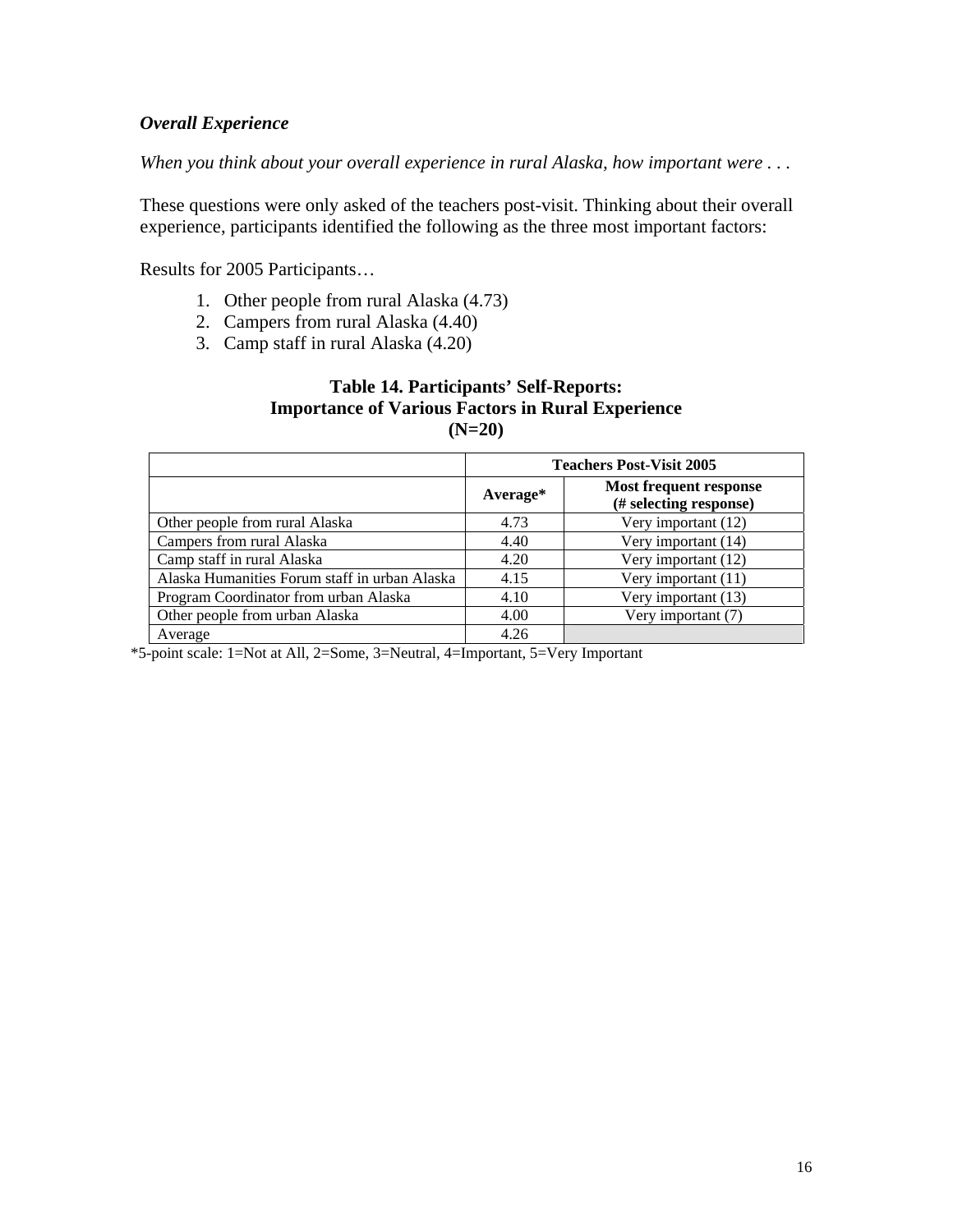## *Overall Assessment of Exchange Experience in Rural Alaska*

*Thinking about your experience in rural Alaska, did you have any problems or difficulty with . . .* 

This question was asked of teachers post-visit only. Thinking about their overall assessment of the program, the participants identified the following as most problematic:

- 1. Chance to really get to know people your age (1.79)
- 2. Differences in teaching/learning methods (between urban and rural schools) (1.75)
- 3. The way the rural experience was organized (1.42)

#### **Table 15. Participants' Self-Reports: Problems Encountered During Rural Experience (N=20)**

|                                                                            | Teachers Post-Visit 2005 (N=20) |                                                  |
|----------------------------------------------------------------------------|---------------------------------|--------------------------------------------------|
|                                                                            | Average*                        | Most frequent response<br>(# selecting response) |
| Chance to really get to know people your age                               | 1.79                            | No problem at all (10)                           |
| Differences in teaching/learning methods (between urban and rural schools) | 1.75                            | No problem at all (10)                           |
| The way the rural experience was organized                                 | 1.42                            | No problem at all (13)                           |
| Readiness of village residents to meet $\&$ /or help urban teacher         | 1.37                            | No problem at all (15)                           |
| Too much contact with people from rural Alaska                             | 1.20                            | No problem at all (18)                           |
| Readiness of the teaching staff to meet $\&$ /or help urban teacher        | 1.20                            | No problem at all (17)                           |
| Not enough time for travel                                                 | 1.20                            | No problem at all (17)                           |
| Housing or where you were staying in the village                           | 1.20                            | No problem at all (18)                           |
| How well you were prepared for this experience                             | 1.20                            | No problem at all (16)                           |
| Not enough time with people from urban Alaska                              | 1.20                            | No problem at all (18)                           |
| Guidance on personal matters during the experience                         | 1.16                            | No problem at all (17)                           |
| Interaction with rural campers                                             | 1.11                            | No problem at all (17)                           |
| The way village residents live                                             | 1.11                            | No problem at all (16)                           |
| Food                                                                       | 1.10                            | No problem at all (18)                           |
| Cost of rural experience to you and your family                            | 1.05                            | No problem at all (19)                           |
| Average                                                                    | 1.27                            |                                                  |

\*5-point scale: 1=No Problem at All, 2=A Few Problems, 3=Some Problems, 4=A Lot of Problems, 5=Very Serious Problems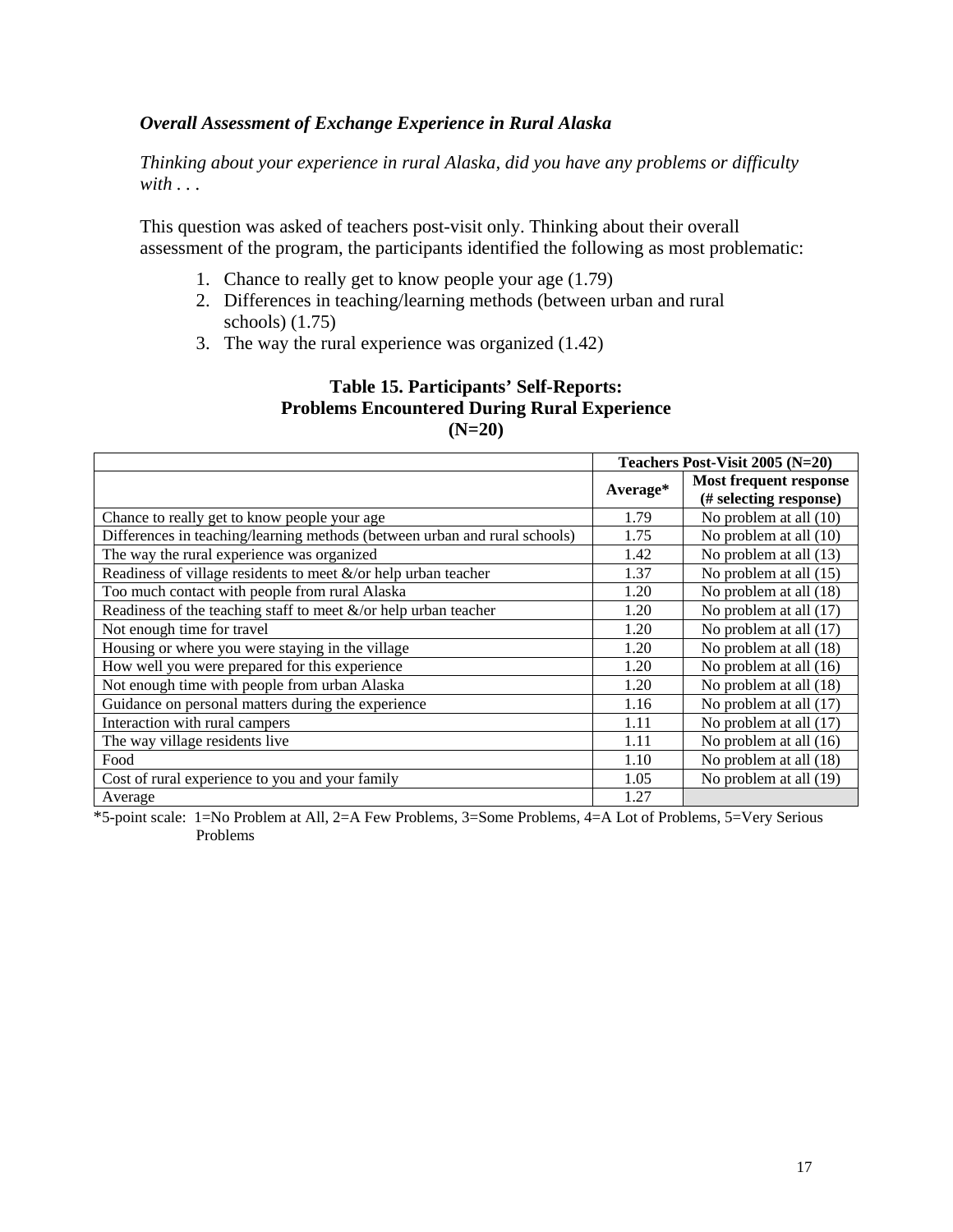## **Retrospective Assessment of Teacher Training**

*Thinking back over the entire Teacher Training experience (Application, Orientation, and Camp Visit), how much do you think the project affected you?* 

This question was asked of teachers post-visit. Participants identified the following as affecting them the most:

- 1. It helped you understand why Alaska Natives want as much control as possible over what affects them (4.32)
- 2. It gave you a chance to get to know people and their way of life in rural Alaska (4.15)
- 3. It gave you a perspective on your own community (4.05)

#### **Table 16. 2005 Participants' Self-Reports: Effects of the Program (N=20)**

|                                                                                                                  | <b>Teachers Post-Visit 2005</b> |                                                            |
|------------------------------------------------------------------------------------------------------------------|---------------------------------|------------------------------------------------------------|
|                                                                                                                  | Average*                        | <b>Most frequent</b><br>response<br>(# selecting response) |
| It helped you understand why Alaska Natives want as much<br>control as possible over what affects them           | 4.32                            | Very strong $(11)$                                         |
| It gave you a chance to get to know people and their way of life<br>in rural Alaska                              | 4.15                            | Very strong $(10)$                                         |
| It gave you a perspective on your own community                                                                  | 4.05                            | Very strong (8)                                            |
| It helped you understand why Alaska Natives would choose to<br>live in villages for from the city                | 4.00                            | Very strong $(9)$                                          |
| It gave you an opportunity to get a new perspective on yourself                                                  | 3.95                            | A lot $(7)$<br>Very strong (7)                             |
| It helped you understand why subsistence is such an important<br>issue for Alaska Natives                        | 3.89                            | Very strong (7)                                            |
| It helped you understand Alaska Natives deep spiritual<br>connection to their environment                        | 3.75                            | A lot $(7)$<br>Very strong (7)                             |
| It helped you understand why some rural communities feel that<br>their schools and education are being neglected | 3.74                            | A lot $(7)$                                                |
| It helped acquaint you with another culture's social, government,<br>and business techniques                     | 3.70                            | Some $(6)$<br>Very strong (6)                              |
| It gave you insight into working and social relations in rural<br>community                                      | 3.70                            | A lot $(7)$                                                |
| It influenced you to change some of your personal values                                                         | 3.25                            | A lot $(8)$                                                |
| It acquainted you with specific topics related to your interests<br>but not offered at your urban school         | 3.10                            | Some $(8)$                                                 |
| It helped you choose a subject/career or set a goal for your<br>future.                                          | 3.05                            | Some $(6)$<br>A lot $(6)$                                  |
| It influenced your goals/preferences for your<br>academic/employment future after graduation                     | 2.45                            | Not at all $(6)$<br>A little $(6)$                         |
| It increased your ability to work independently (on your own)                                                    | 2.15                            | Not at all (7)                                             |
| Average                                                                                                          | 3.41                            |                                                            |

\* 5-point scale: 1=Not at All, 2=A little, 3=Some, 4=A Lot, 5=Very Strong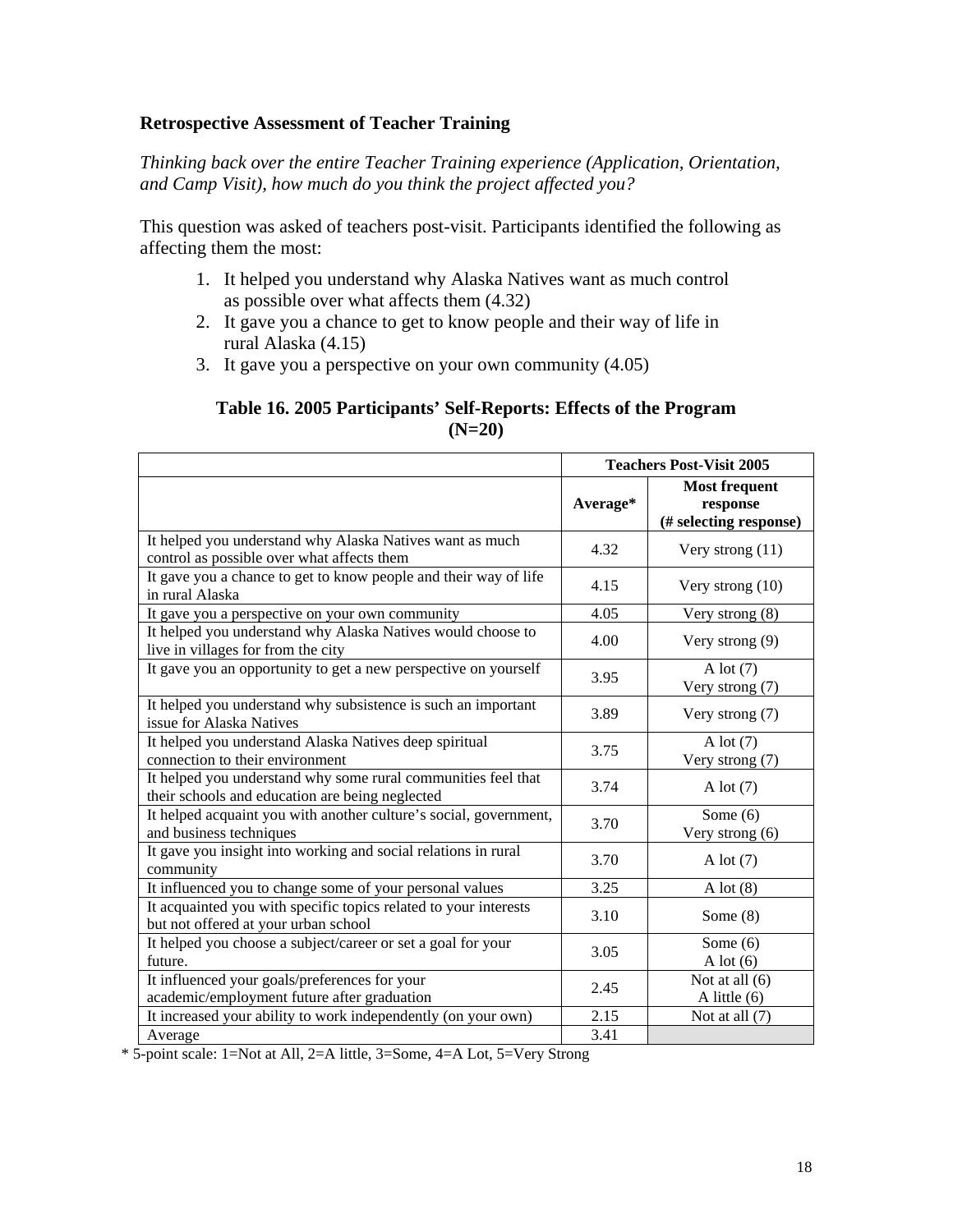## *What did participants learn from the orientation?*

*List some of the things you learned from your training. How well did the orientation prepare you for your rural experience?*

Below we record verbatim all responses of 2005 participants to the above question:

- Alaska is made up of many different groups of Alaskan Natives, unique in their own right. For example, Athabascan people are many different subgroups with unique languages and cultural characteristics of their own. The orientation prepared me only by teaching me to go into the experience with an open mind and to be ready for a spirit of adventure. I truly enjoyed the Alaskan Natives who were invited to speak.
- I learned how Native Alaskans feel about the way their state treats them. I learned about the different values of time, land, and spirituality and some reasons for those differences. I felt very well-prepared to go to rural Alaska.
- It built enthusiasm for the trip—what to pack, possible opportunities. I felt the orientation was very helpful. It answered questions I didn't know I had.
- (1) Tlingit lifestyles, history, beliefs. (2) More about subsistence living. (3) I'm very fortunate to have had this opportunity. I'm very open-minded and the orientation was great. It made me feel okay to be open-minded. Orientation really pumped me up mentally for this experience.
- Who is presenting the lesson is more important than what is being presented. Orientation pushed me to analyze myself, my culture, my perspectives on Alaska Natives, and how growing up in Alaska as a "white" person affected me.
- Different ways of learning—by observation and desire to learn essentials. Respect for elders. Had heard about it, but hadn't experienced it first-hand.
- I learned that I should be more aware of my cultural background in relation to all people.
- Be flexible; forms of communication may vary.
- Prepared me by explaining culture, traditions, political views which, in turn, helped me to be culturally sensitive.
- I learned that many questions will be answered in time if you just wait and be patient. I learned that I can expect more from people.
- Go without expectations so that you are open to experiencing things. This was a biggy! My experience was very western. I had to look hard to see new things.
- The first-hand sharing of Alaska Natives who came to speak to us before our travels.
- Be flexible; look for things to learn. It's okay to be an observer. Well, I was able to relax and enjoy by observing, and I still felt comfortable to pitch in and help a little.
- Told to be flexible and needed to be. I already knew some of the background; this was a good refresher.
- The orientation taught me to have no expectations and to keep an open mind.
- To expect nothing; be prepared for anything. Have no preconceived notion of what to expect from the experience.
- The orientation prepared me as well as it could. I went to a new camp.
- I learned about age roles in Native cultures. I learned about the details of the history of the subsistence issues and laws. I learned about the pride that each person should have toward his/her culture.
- I learned a lot about Alaska Native cultures, urban vs. rural issues, and views on issues. I learned a lot about myself and how I relate to my own culture and history. I learned about Native ways of knowing and how I might incorporate that into my classroom. I believe orientation prepared me fairly well for my experience.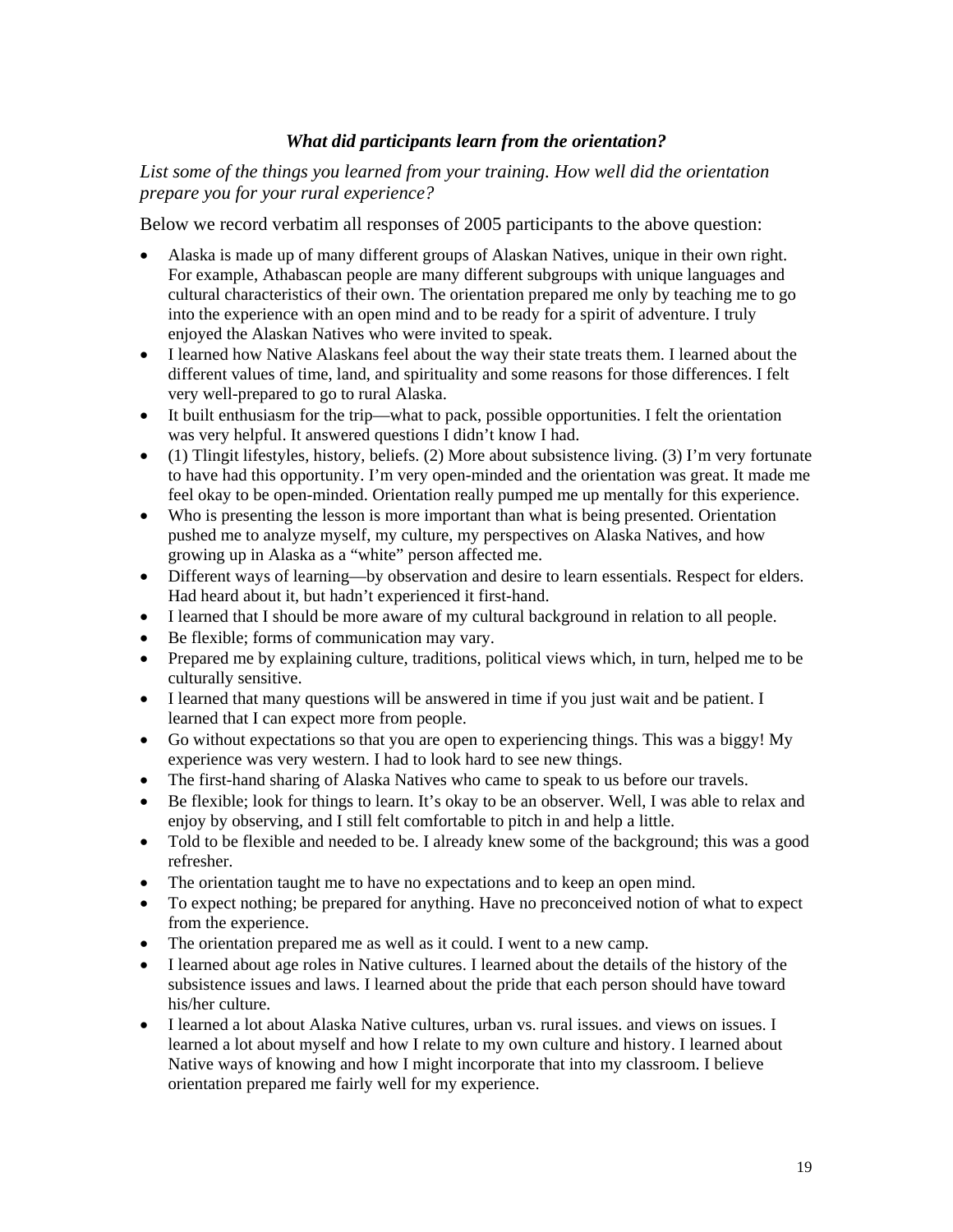• I don't remember specific things from the training. I do know it was exciting and created a desire to participate and contribute.

## *Which of the orientation sessions were the most effective orientation sessions?*

- The first session was the most important to me.
- The initial session was most effective in preparing me to respectfully visit another culture.
- Presentations from previous participants.
- 2-day orientation in April with guests from various Native tribes and previous Rose-Urban participants.
- Follow-up before presentation (ie, group discussions/reflections).
- Listening to previous campers, except the lady who complained constantly about one of the camp directors.
- Perhaps the second session—the Saturday session.
- Native presentations.
- The presenters from each Alaska Native tribe.
- All—especially language.
- Previous RURE summer teacher attendees.
- Personal experiences shared by Alaska Natives; made me feel more comfortable and at ease.
- What is culture?" "What is your culture?" Sensitive.
- The young, enthusiastic man at the beginning.
- The Native dancers and speakers; the presenters who went to rural Alaska the previous year; the woman who spoke about subsistence living.
- Listening to the rural presenters and the students who visited a village.
- The first and last sessions were of the most value.
- I really appreciated the songs and dance. I really liked the personal "growing up" stories. I loved the examples of arts and crafts.
- The sessions where we had speakers come to talk with us about their culture.
- The teacher presentations.

## *Which orientation sessions were the least effective?*

- None (4 responses)
- Unsure/can't remember because it was so long ago (4 responses)
- The e-mail was least effective. Some e-mails I sent weren't received, and I never got some that were sent to me.
- I enjoyed them all.
- The complaining lady.
- Discussion of my culture and how I would change—been there, done that through my other travels.
- Repeated instructions from a facilitator.
- Being told repeatedly what I would experience (that it would be "life changing").
- The economic presentation on the statistics of subsistence; a handout would have covered it well enough.
- I really would not have dropped anything.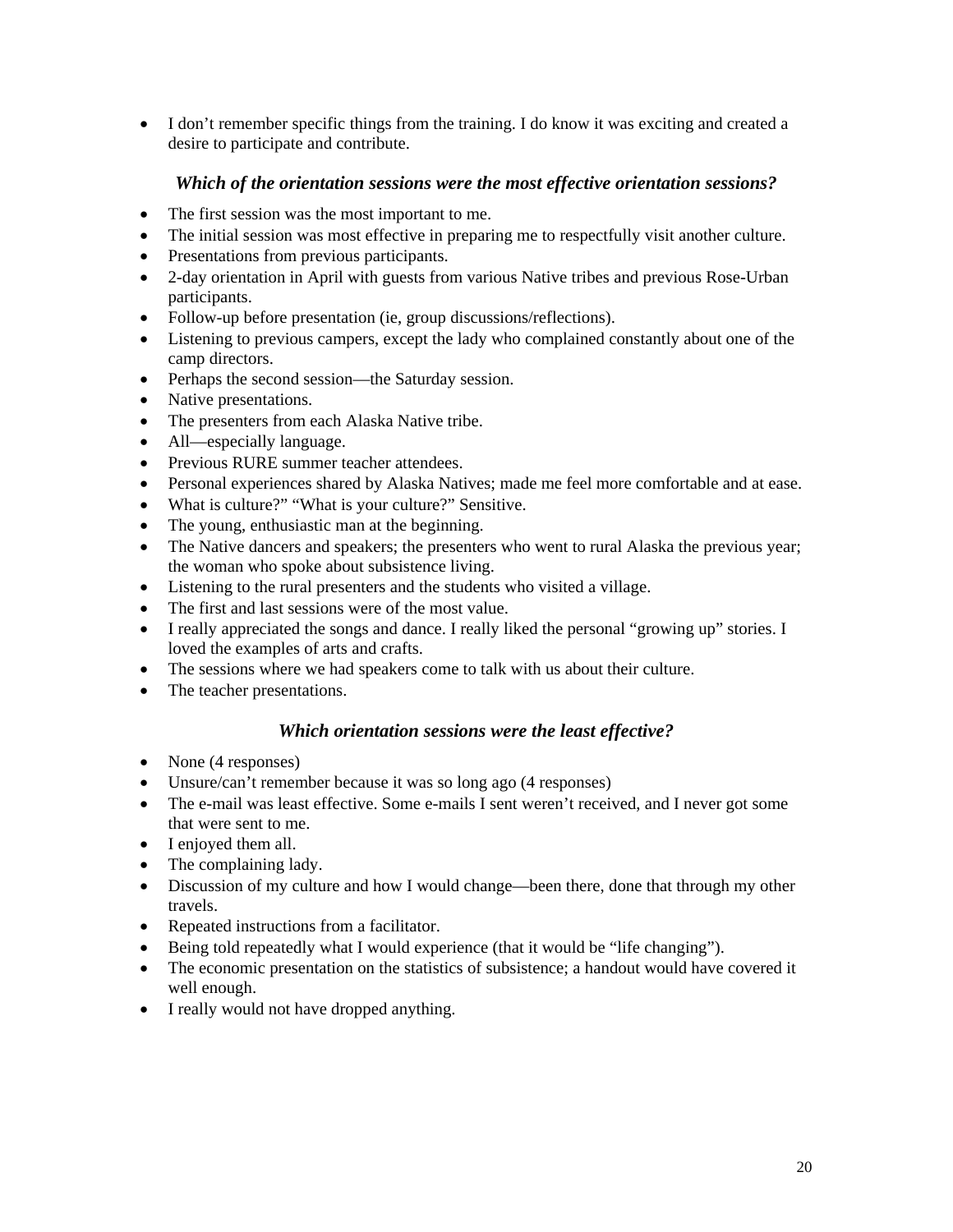# *Descriptions of camp experience*

- No one was at the landing strip to meet me, and I had to find my own way back to the landing strip on my return flight from 5 miles up river (I had to find my own boat ride from fish camp, too). It rained all day and night for 6 days (my entire trip). I enjoyed every minute of my experience.
- The camp was very well run and welcoming. Some of the campers were very friendly, but a few were wary. They got better as the week progressed. It was a first-time camp, and I could tell the directors were working out kinks. We had some medical emergencies and everyone adapted.
- It was frustrating and wonderful. Some of it seemed so disorganized and unstructured—that was a blessing and a curse. It was hard at times to determine my role (to step in and delegate or lay low and roll with the punches).
- Totally involved in the daily life in the village. I was included in all village activities and felt welcome wherever I went and folks eager to talk to me. Experienced Native dance and music, learned to bead in Tlingit fashion. Experience was fantastic.
- Great, but it wasn't a village, just a camp. I didn't see "village life," but I did see "rural" and "Native" life.
- I went to a day camp—great camp; loved all of it. I didn't particularly like the evenings in the bunkhouse . . . too smoky. I did meet other campers for dinner activities, but the housing could have been improved.
- My camp experience was right up my alley! The theme of the week was "Hip Hop the Alutiuq Way," and we had a blast with the kids, connecting with all roots, to land and people, with everybody in camp . . . being a lover of letters, I jumped right in and helped the kids write and express themselves all week.
- It was a stewardship camp, not a cultural camp. I mostly (95%) interacted, part-time, with children; in the morning  $(9-11:30)$ , 4 children (young ones); then in the afternoon  $(1-4)$ , 8 kids (11-16 yrs). Then I was on my own the rest of the day with no interactions with villagers [sad face].
- Mostly arts, crafts, dance, singing. Little-to-no subsistence.
- It was the best experience I have had with a bunch of strangers in my life.
- We attended a month-long camp; 7 students from Y-K School District attended and earned college credits. Camp was a side branch of ANSEP. Professors from UA-Kuskokwim taught classes—very western. Culture part came from trying to get to know folks.
- Awesome time. Littlefield family was very generous.
- Stayed in the community center due to high wind forecast. Worked with 10 instructors and leaders of the Anagram People and Culture. Learned several crafts and stories.
- Please read our journals!! It's all there. On the go with kids all day. Stayed up late talking with adults.
- It was incredible, an experience of a lifetime. I loved it and learned so much from everyone who was there.
- Three weeks in camp with high school students. Fantastic! The kids were great; the experience was life changing. It was like stepping back in time (except for the solar panels and PowerPoint presentations). Marvelous!
- I expected it to be very unstructured and spontaneous, and it was very regimented and organized.
- I stayed at camp with approximately 50 other campers, adults, and elders. I was in the role of student monitoring, but not activity planning.
- I enjoyed the lessons and activities we did, but I thought that it should be led more by the elders and not urban people "believed" to be experts. I often felt that many more activities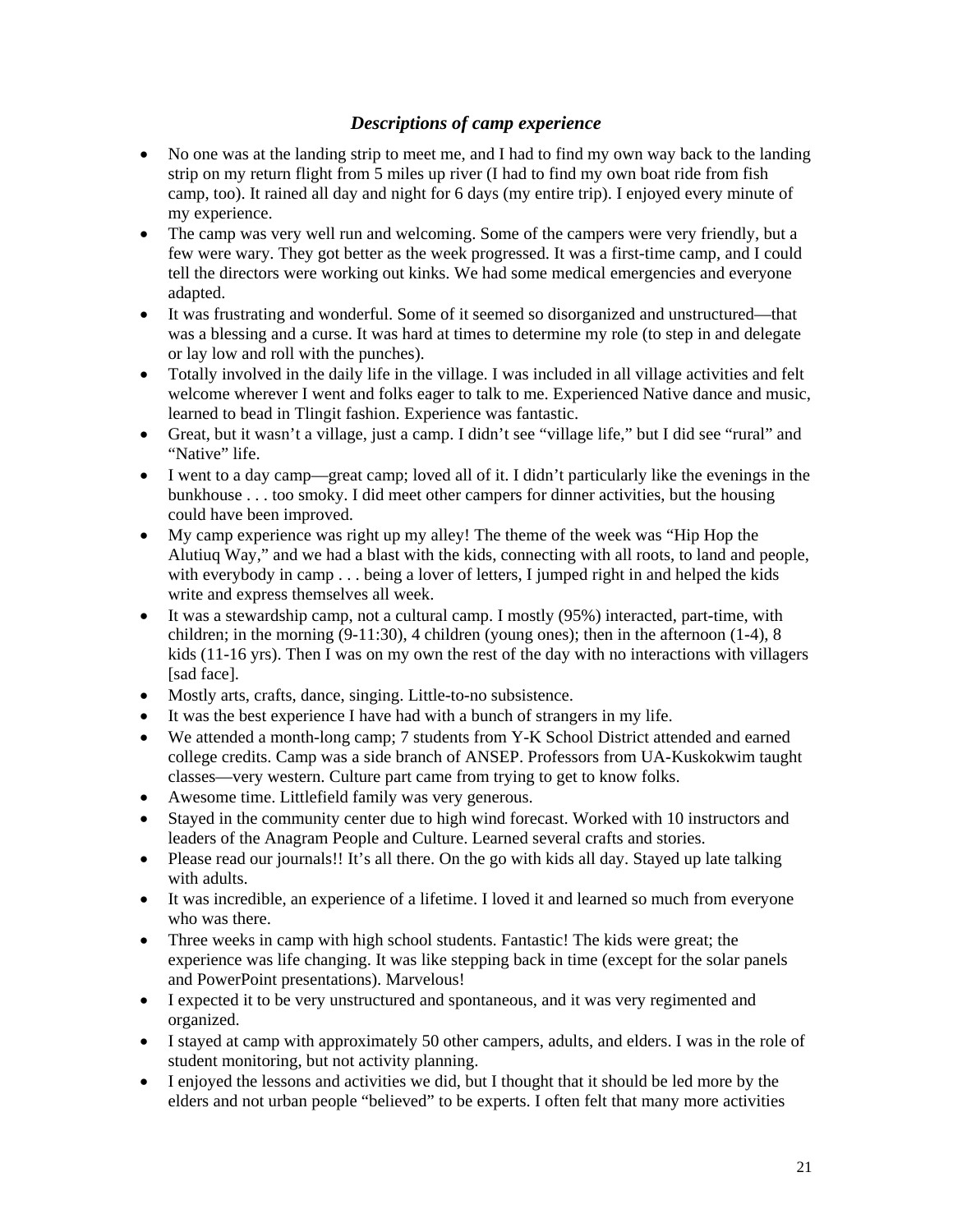could have been added and that my role was very undefined, which made me feel confused as to my duties/responsibilities at camp.

• Worked with kids to make stewardship part of their daily lives. We did some work in the classroom and in the field.

## *Camp activities*

- I learned to cut salmon, set a gill net, dry and smoke salmon, bead, cook Native foods, explore Koyukon language, folklore, skin ducks, care for elders.
- We ran nets, went hunting for Native foods, visited old living and village sites, tried Native foods, gathered wood, did cleaning chores, made local crafts, and played traditional games.
- Skinned a deer; made jam; gutted/filleted fish; prepared fish eggs; butchered seal; survival camp-out; hung out/chatted (a lot); craft activities; healing "sweat"; chores.
- Gill netted; filleted and cleaned fish; smoked fish in smokehouse; processed fish for canning; berry picked; prepared fish for meals in ways new to me; participated in potlatches and grand opening of the village medical clinic.
- Paint, stories (write and listen), carve, science (Native twist), hike, collect, Native foods, songs/dance, language, informal talking, sea exploring, read, games.
- Cooking, bead working, weaving, throwing board, beach combing, seal gutting, fishing.
- Every day was action-packed, ranging from daily subsistence activities like setting nets and gathering; walking and hiking around; activities around the fire and in the yurt; eating; storytelling; writing exercises; and just sitting on the beach and looking out over the water.
- Field trips to the shore, rookeries, and examining plants; overnight campout; journaling; potluck.
- Basket weaving, hat making, drum making
- Camped, language classes, hunting, hiking, making doughnuts.
- We attended classes (power point lectures; kind of "hands-off"), science, hike, kayak, steam, videography.
- Picking sea asparagus, shooting, fishing, drying sea weed, collecting greens, labeling plants.
- Woodworking, beading, baskets, kayak/baidarka, and drum construction.
- Herded little kids, helped supervise kids in all chores—cooking/dishwashing, finding food. Also, went to observe pulling a halibut skate.
- Seal hunting, butchering, cooking, story telling, singing, dancing, hiking and searching for edible plants.
- Hiking, kayaking, talking, birding, listening to an elder talk, and watching her clean fish (very cool—no knife).
- We beaded, danced, ate Native foods, swam, told stories, and took short hikes and banyas.
- I helped supervise the campers during carving, fabric dying, fish-net preparation, and elder time. I also participated in subsistence activities and nature walks.
- I did not bring any activities to camp; I didn't know that I was supposed to. The activities I would have brought (done with students) would have been from another culture, and I thought we were going there to learn about Alutiiq culture.
- Seal counts, beach cleanup, tide pool observation, visited recycle center, listened to scientist about seal research, bird watching, classroom activities.

## *Relationships created at camp*

- I struck up a friendship and looked forward to helping her and listening to her talk about her life and what she has done.
- I became friends with a couple of campers who shared personal experiences with me.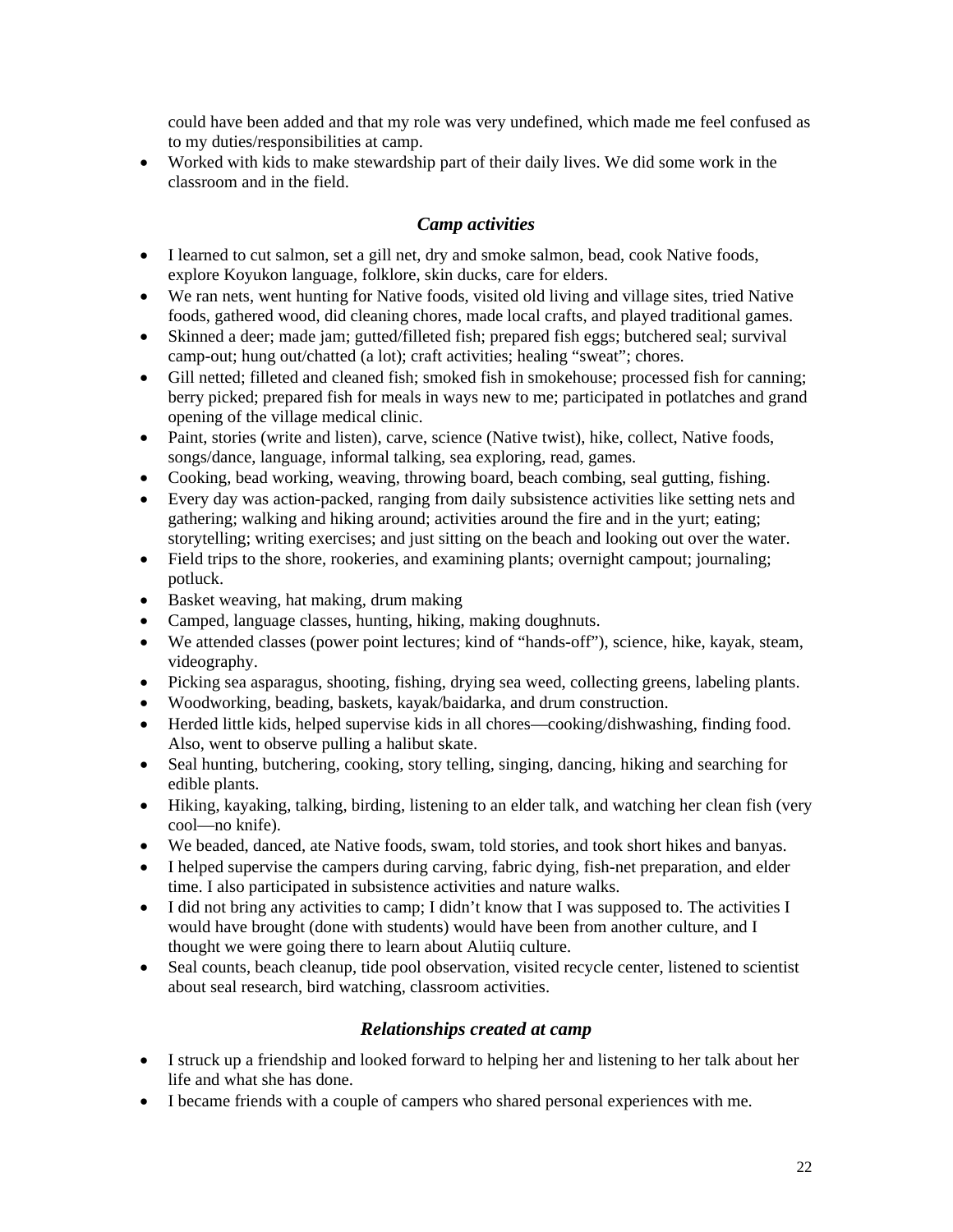- Definitely. I bonded with a few of the campers and camp adults. The friendships formed were the BEST part of the visit.
- Yes—camp director, bed  $&$  breakfast owner, villagers. These new friendships let me into the real life of the village. They shared deep thoughts and feelings and their history and culture. It opened my eyes.
- Yes, I really enjoyed the camp directors/organizers. They answered my questions regarding education/curriculum, etc., and the elders were amazing.
- I became friends with 2 women from 2 small islands who worked at the camp and with one mom who was a camper with me.
- People were key to my experience, and I forged relationships I know I may very well have the rest of my life.
- I tried, but the adults were not available; the children responded while we were there but have not returned my e-mails. RURE partner and I became friends. It is good to share the experience with another urbanite.
- Yes, I had many conversations with the leadership presenters, which were very insightful.
- I made a lot of friends and great contacts who will come and help educate the staff at my school.
- Yes, but it was with folks nearer my age.
- Enjoyed Robby Littlefield.
- Great leaders and instructors. People working on the baidarka; they made it real with stories of their personal culture journey.
- Yes, came to know camp supervisors and elders, from whom I learned a lot.
- Yes, some of the other adult campers, the hunters and guides, and the leaders. I learned so much from them. Their views on rural education and life influenced me.
- The elder that visited our camp; the camp cook; several students (one is having Thanksgiving at my house); and the teacher who was with me.
- I have made some (a couple) friendships.
- Yes, I made friends with a man from the village. We were able to get some common ground through fishing. I got my nickname "Icha-hals" from him. This made me feel welcomed to the group.
- I did not strike up any friendships per se, but I would visit with some of the elders and the other teachers at camp.
- A little, but not that strong.

## *Assessment of in-camp guide, local representative, and/or host organization*

- My host was not as much help as some of the camp participants.
- All were very helpful. Local people were also friendly and helpful.
- I found the people at the camp wonderful to work with; our host was less than friendly at times. She didn't return our calls once we arrived and was quite abrupt with her interactions with us and others.
- Very helpful; they explained things—the whys, the who, the when. Didn't mind answering my hundreds of questions.
- Excellent
- Great. No problems, amazing people.
- Most helpful; they were always willing to listen and talk and to offer any information.
- Virtually nonexistent
- Very—they were all helpful and wonderful to be around.
- So very valuable. The people that worked with us are awesome.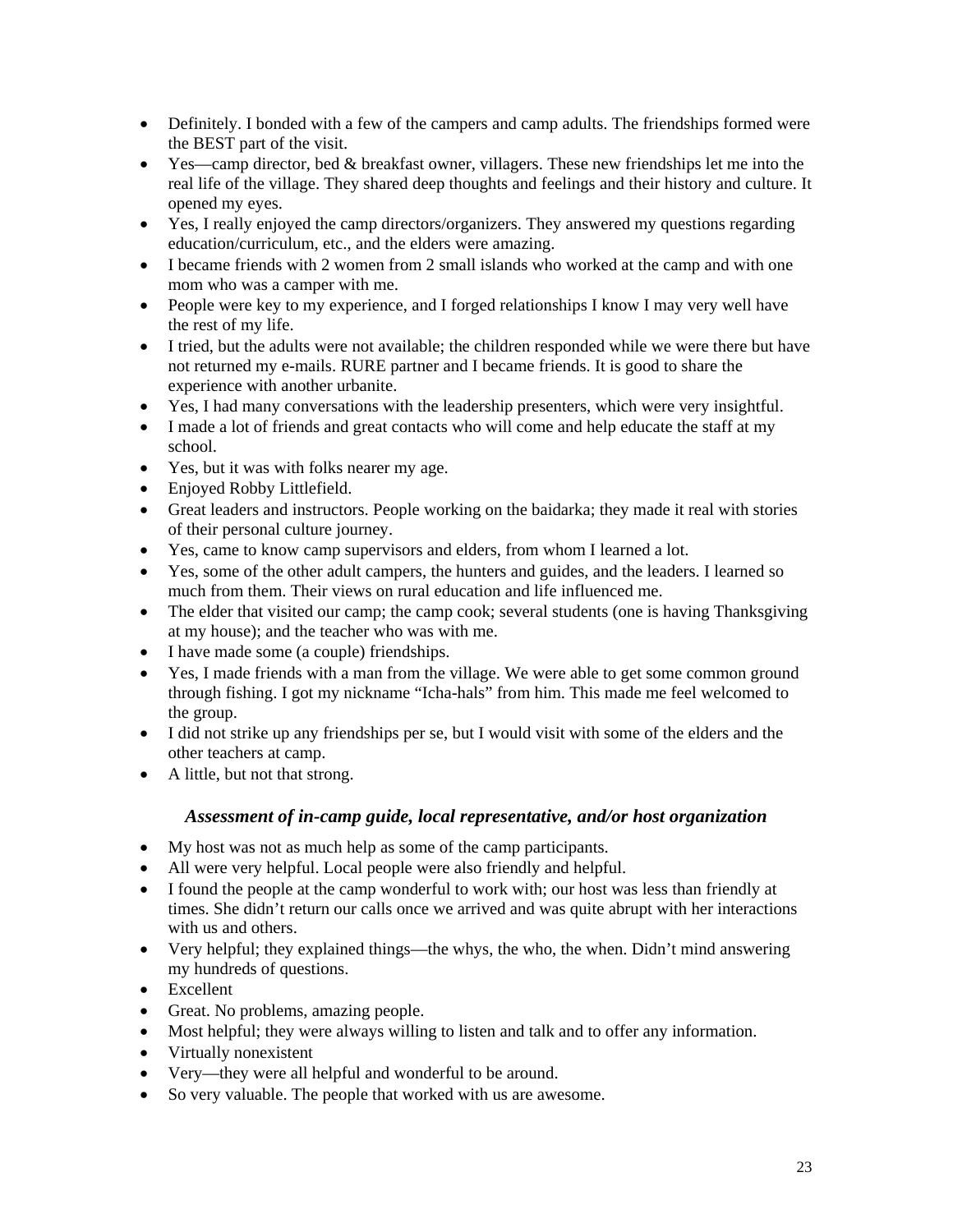- Helpful, but need to clarify their expectations of teachers during cruiseship days.
- Great!
- Excellent; very hospitable and friendly.
- Very helpful
- They were awesome, very hospitable, and kind. Lots of knowledge of culture and surroundings.
- Very helpful.
- Most of them were very friendly and accommodating.
- I was picked up and transported to camp by the village contact. Camp coordinators were wonderful.
- Somewhat helpful. I often was confused as to my role at camp. I felt like a staff member that wasn't ever invited to staff meetings because I was never sure what was going to happen next.
- The leader was quite good; the student helpers were just okay.

## *New knowledge, opinions, and views derived from camp visit*

- Fish camp is a semi-permanent place where families go each summer to catch, cut, and dry salmon. People going up and down river are warmly received at camp and given refreshments immediately. Athabascan people are very warm and friendly.
- I have a new understanding of "Native time" and reasons why some don't commit to things.
- The population, sources of income, levels of education, governmental politics of local area (issues they're dealing with), number of visitors, attitudes toward the rest of the state. New/reinforced opinions. Rural Alaska is a wonderful/frustrating place to live.
- First-hand, hands-on experiences always provide new knowledge. All that I did was new to me, and everything I did was new and exciting.
- I didn't know what we'd be doing at camp, what the expectations were for me (leader or participant). I enjoyed being both, and I really got the sense that the Native culture truly values teachers. (Kids are always kids; I love that—naughty and nice.)
- Schools in rural Alaska "borrow" kids for kid count. Aleutian/Unangan Natives have a lot of resentment about WW II internment.
- I certainly have new views on rural Alaska, or rather views that have strengthened my opinions, realizing first-hand that subsistence is a way of life and that listening, communicating, working together is essential to survival.
- How little employment there was; how poor housing was; and how limited travel was. Yes [new opinions/views], closed community, low-quality services and living conditions, although the hotel where we stayed was top-notch.
- The social connections and political views. After my visit I am able to put faces to the issues rural Alaskans deal with. After hearing experiences and stories, I can relate what's happening to real human beings.
- The subsistence lifestyle needs to be protected and respected, or the young people will not learn and it will be gone.
- Natural history, plants/animals, overgrazing, birds. No [new opinions/views].
- How the herring industry has been hurt now that Asian cultures buy herring from Alaska.
- Island/chain life, weather dependent, changes quickly. It is a long way to Sand Point, but that is only half way to Attu.
- Again, it's all in the journal. New opinions? not really—just more information and reinforcing previous understandings.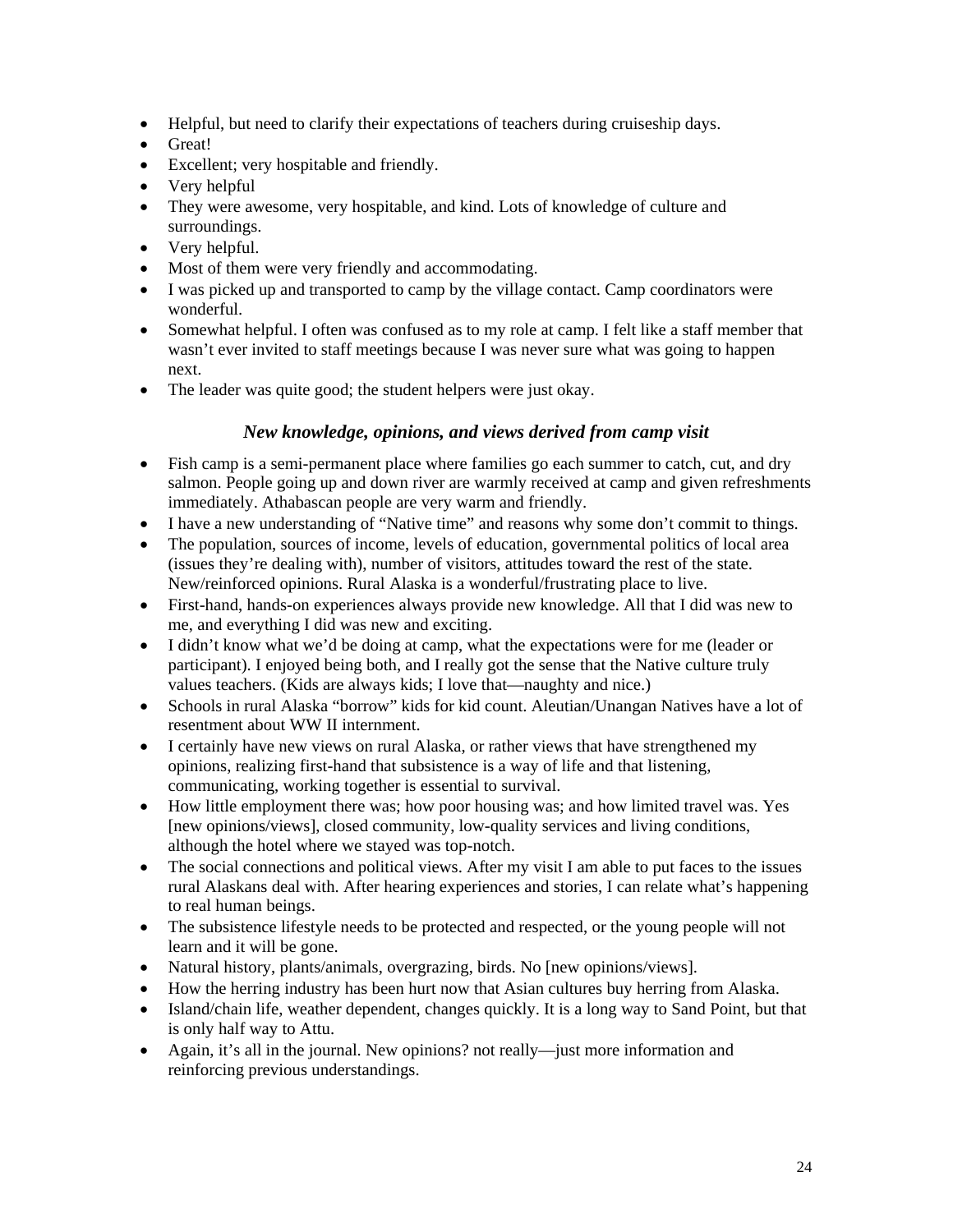- I learned the value and importance of subsistence living. I strongly believe that people should be allowed to hunt and fish when they need food for their plates. I didn't realize people still lived like that in the U.S.
- Subsistence is not just a hot-button issue; it is how these folks live. I appreciate the diversity of Alaska even more than I did before.
- The level of FAA/FAE children; low income of families; alcoholism/damp village; they (some of them) are very interested in keeping their culture alive.
- Be flexible! Age and elder roles; kids need to realize that everyone has a culture (even if it is not Native).
- Learned about catcher beaches, finding wood, catching food, banyas, nushniks, continuous loss of culture and language, and striving to regain and relearn lost culture.
- The main thing I learned was that the residents were not very closely tied to their traditional lifestyle.

## *Summary of learning from teacher training*

*Please share your thoughts on what you have learned during your teacher training experience. How did you learn it? Do you feel changed as a result? Did your experience in rural Alaska meet your expectations? What will you remember and value most?* 

- My experience in rural Alaska more than met my expectations. I learned to be more patient with my Native students as "time" in a village and "time" in the city are very different. I came away with a greater appreciation of the people, their culture, and their values.
- I gained some insight into why things are done the way they are from the camp staff and elders. I think I am more accepting of some concepts now. I was pleased with my experience and will value the concepts I've learned.
- I've learned to listen more. I've learned to slow down and take time to bond. I've learned to teach by doing instead of talking. I learned these things by being a part of the camp (listening, watching, and participating). I learned to skin a deer. I feel I have changed. It definitely met my expectations. I will value the stories and few insights into their lives they shared.
- I have changed indeed. I do not carry the burden of guilt on my shoulders any more for the horrible way my ancestors treated American natives. Natives in the village I visited say that the past is the past, live for today, but look to the future.
- I had an amazing experience and would do it again in a minute. It was as good as I expected and wish I could go again to a different place. All camps sounded so cool in follow-up training. I learned to listen, which required me to be quiet!
- I came across a saying in the Alutiuq Museum that I visited right before leaving which sums up everything I became more aware of . . . "Subsistence is not about food; subsistence is about a way of life."
- Yes [R feels changed]. Experience met expectations in some impressive scenery and wildlife viewing, but not in others—fewer Native activities than I'd hoped for. I'll remember most the scenery and hikes and the littlest children.
- I learned through the Alaska Native presenters at camp. They told me about their backgrounds. I wish I had seen more of the subsistence lifestyle, but I will value the mentor perspective and better understand the sense of urgency in learning the culture and language.
- You must respect the sea. I learned it by watching our guides/hunters. It went way beyond my expectations. I can't put a value on this experience.
- The biggest is the difference in how adventure is approached.
- Being at camp around elders—priceless.